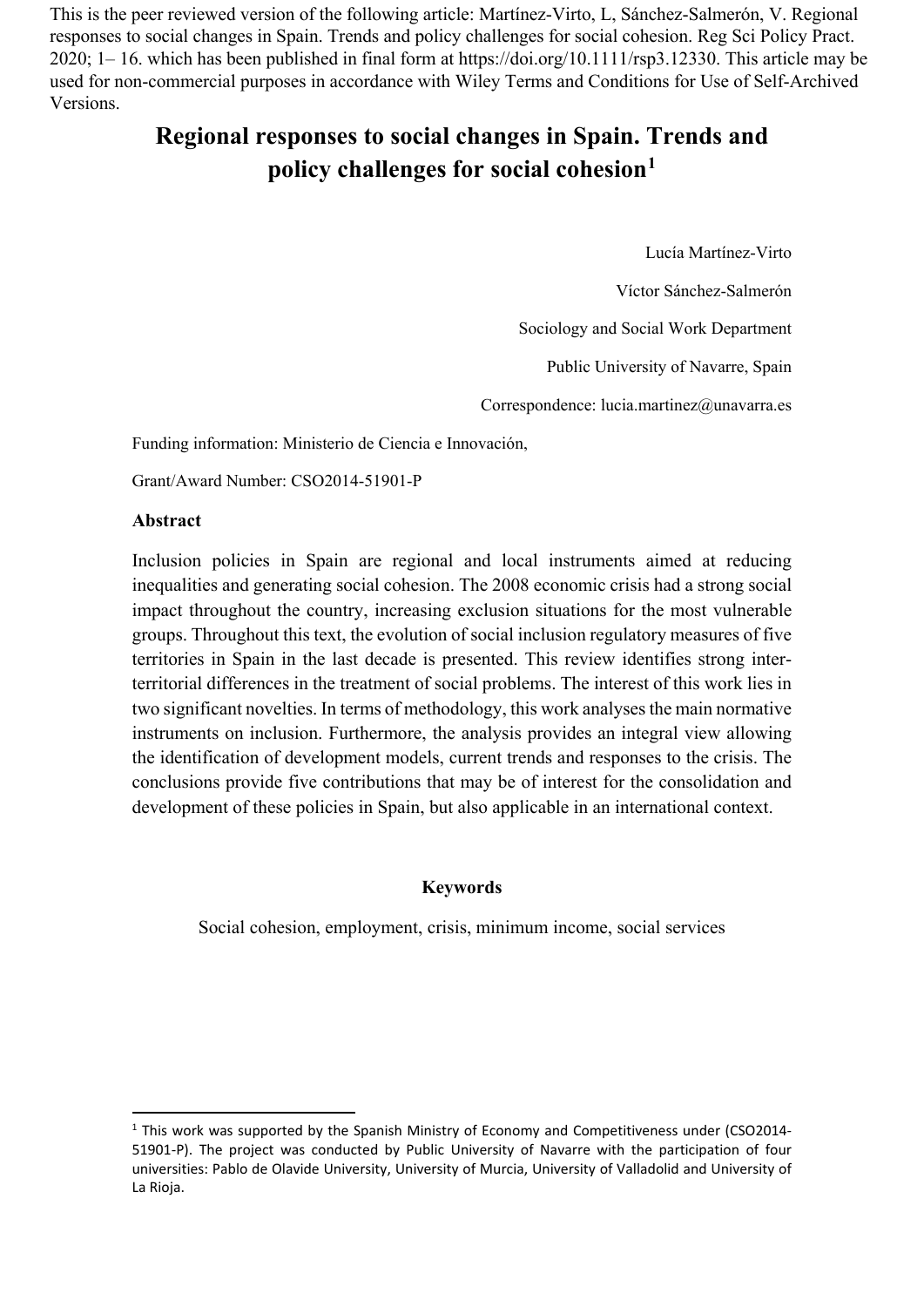#### **1. Introduction**

The fight against poverty and social exclusion has been a target for European countries since the late 1980s (Atkinson & Davoudi, 2000; Atkinson, 2002; Silver, 2012). However, it was during the first decade of this century that the social agenda received a solid boost. With the launch of the Lisbon Strategy (2000), the social inclusion agenda emerged strongly, especially linked to other wide-ranging debates such as those on social integration, equal opportunities or social cohesion. Currently, the mobilization has reached global repercussion through the *2030 Agenda*, approved by the member states of the United Nations in 2015. The so-called Sustainable Development Goals reinforced the commitment of many European nations with the promotion of a more inclusive economic growth and higher welfare levels (Sachs, et al, 2019). Certainly, these and other similar initiatives contribute to defining and scheduling specific objectives to build more inclusive societies. However, the consensus is less evident when it comes to specifying policies and measures since aspects such as the political dimension, institutional inactivity, or the social pressure capacity influence them. Similarly, the social inclusion dynamics depend on local and regional factors in which they were developed, responding to the particular needs of the territories that continue without clear mechanisms for the coordination and transfer of initiatives (Silver, 2015).

The response to social exclusion has not been homogeneous, producing a variety of inclusive approaches and mechanisms amidst territories. Likewise, within the European Union, several inclusive discourses and projects also emerged. The general trend has evolved towards considering income guarantee programs, activation and labour integration measures, and regional social services as the main devices of inclusive actions (Frazer & Marlier, 2014; Pérez Eransus, 2016; Rodríguez Cabrero & Marbán Gallego, 2011). However, its evolution and development have remained very uneven, even despite increasing efforts to establish common goals and coordination methods.

A second element that introduces complexity when adopting a general overview is the diversity of levels and areas involved in the management. In recent decades, important governance reforms took place in Europe, seeking to provide greater decision-making capacity to social agents (Ferrera, 2005). Nevertheless, this bold decision has resulted in great regional discrepancies. (López-Santana & Moyer, 2012). As a result of the so-called pluralism of well-being (Johnson, 1990), the parties involved in the financing, design and management of inclusive measures have been increasing, complicating not only the horizontal coordination horizontal but also the mapping of the actions put in place (Pérez-Eransus, 2016).

It should also be noted that the analysis of inclusion policies cannot be detached from the evolution of social needs. The recent impact of the economic crisis and the austerity measures adopted had devastating effects on the social protection of the most vulnerable (Taylor Gooby, 2017). The intensification of needs reduced the levels of benefit coverage and inclusion resources. Moreover, the traditional debates around the deserving of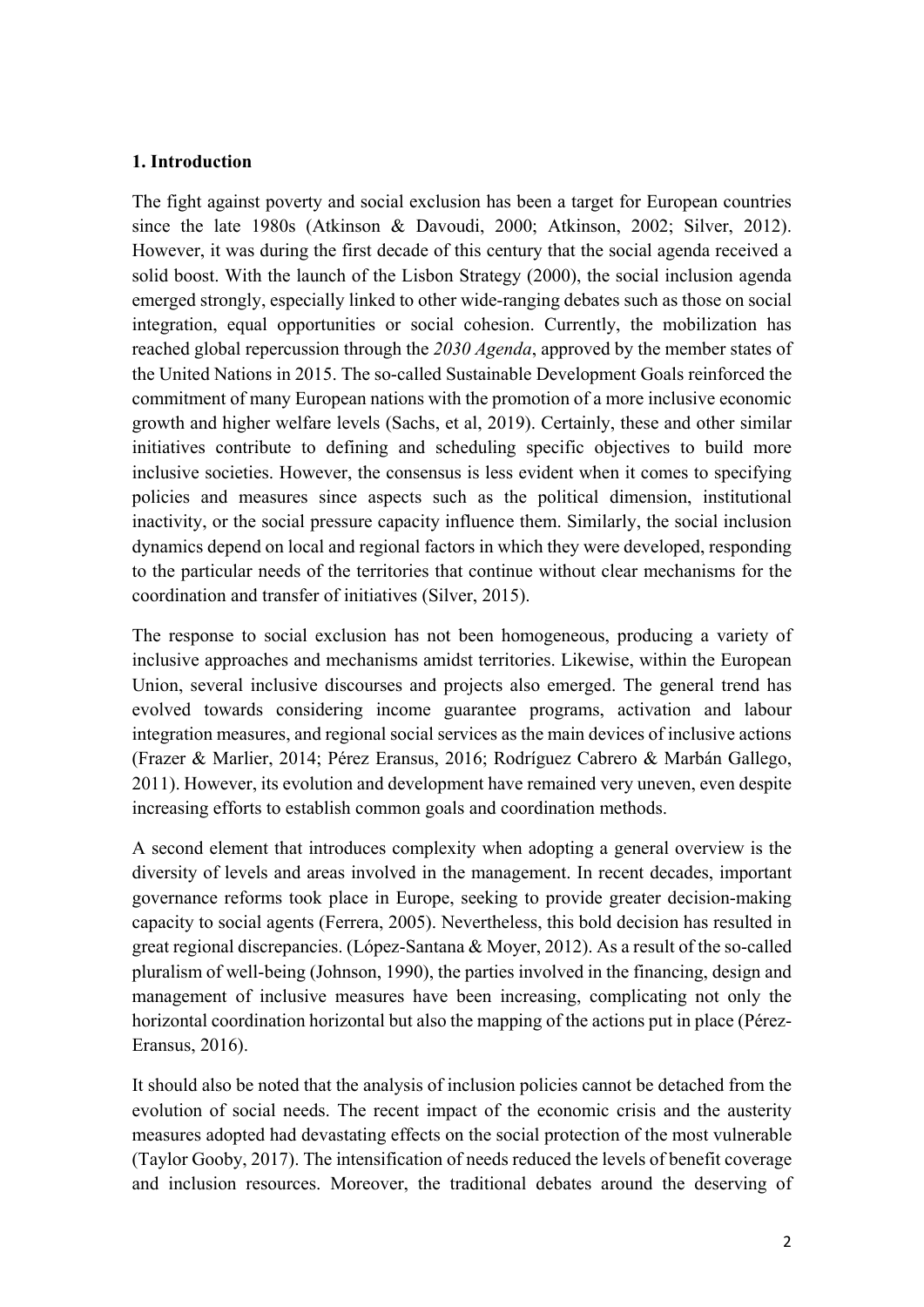benefits, the fear of generating dependency or the increasing demand might weaken the sustainability of those protection systems (Aguilar Hendrickson et al., 1995).

For all these reasons, the analysis and comparative study of inclusion policies have been particularly complex, making it difficult to obtain an overall perspective on inclusive agendas. These struggles in comparative measurement and analysis were found in the academic literature itself. At the international level, comparative analyses have been able to address the role of different social actors involved in the management of welfare measures (Abrahamson, 1995), collecting some local good practices too (Reuter, 2012; ESN 2016; EUNL, 2016 ). Likewise, interest has been placed on the comparative evolution at the regional and state level of the main indicators in the area of social exclusion (Atkinson & Mariler, 2010; Förster, et al, 2003; EC, 2015). As well as in the comparative analysis of the impact and evolution in poverty reduction, especially those of income guarantee (OECD, 2017; Atkinson et al. 2010; Dalli, 2019; Van Lancker, 2016).

This has also been a general trend in Spain. In recent decades, significant efforts were made measuring social exclusion and its evolution from a multidimensional perspective (mainly through FOESSA reports, prepared periodically). Partial comparisons have also been carried out, both taking into account the models and regulations of social services (SIIS et al., 2017), and the regional minimum income programs (Ayala et al., 2018). Both studies showed how the protection scope, resource requirements and programs determined the inclusive capacity of the territories.

Both at the state and international levels, little attention has been paid to the study and comparative analysis of the regulations related to inclusion measures, despite the fact that its enactment is key to guide the inclusive schemas. In general, these agreements helped to articulate the responses and measures at the local and regional level. Joint studies of political and regulatory actions fighting poverty and social exclusion continue to be scarce, being limited to one specific instrument.

This article delves into precisely these study lines, based on the premise that a regulatory analysis allows us to understand the roots on which inclusion policies are designed and articulated, despite the aforementioned difficulties present in the most territories and regions. In the same way, it provides a wide perspective to identifying development models, responses to the crisis and current trends. The normative analysis is complemented by the assessment of key informants (technical and political managers), inclusion support beneficiaries (employment and social services) and minimum regional incomes. While the former allows us to examine the exchange of the norm into the practice, the latter identifies duplications and gaps in care.

As it is intended to demonstrate, this type of analysis is effective and accessible to approximate general trends in the inclusion field. This also allows taking into account the adjustments recently made at a time of great social transformations and adopting a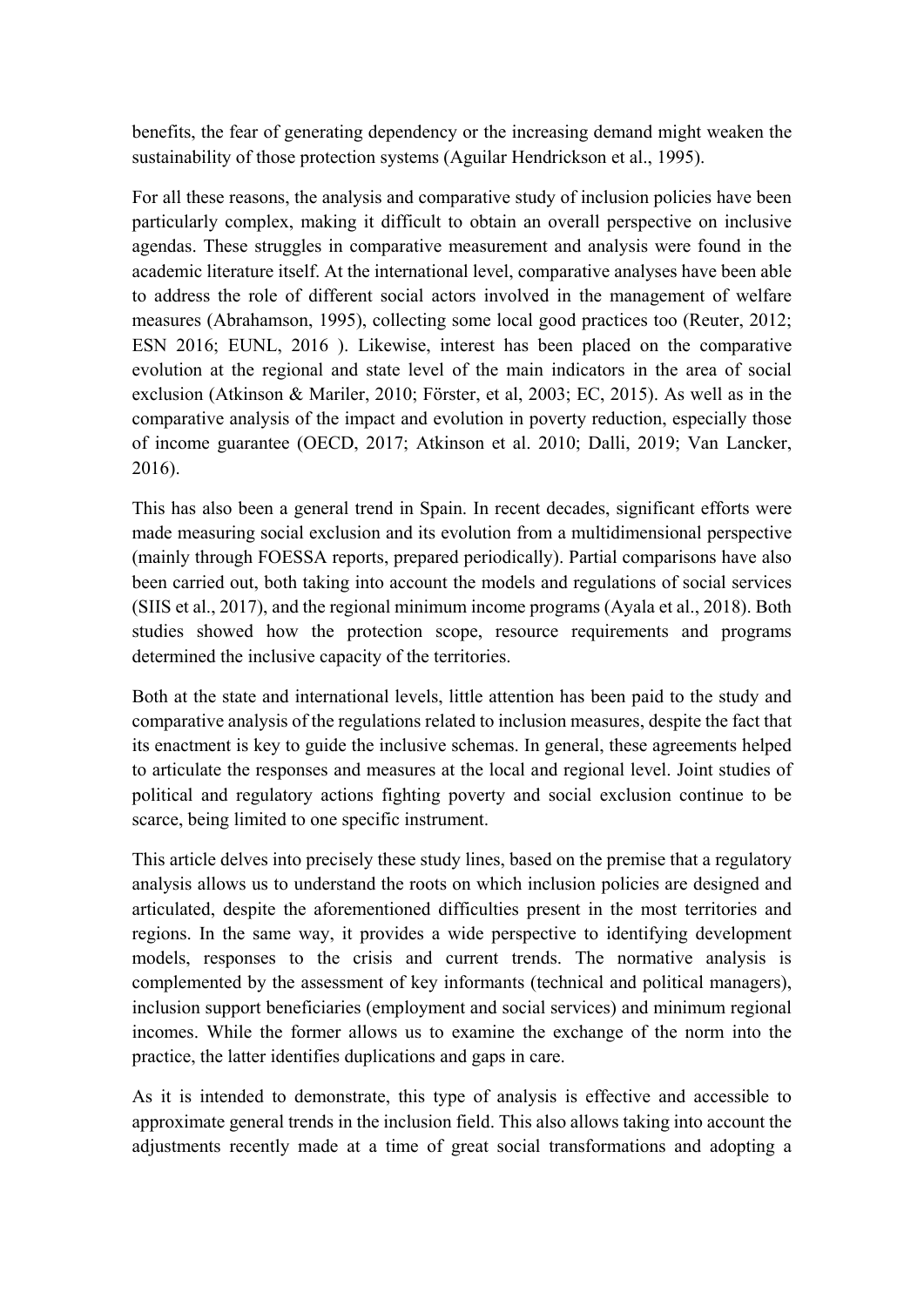comprehensive and integral approach that incorporates the main mechanisms for tackling poverty and exclusion (social services, income guarantee and job access).

This analysis was carried out in five autonomous communities (regions) of Spain, where the process of political and welfare administrative decentralization has created a very heterogeneous care chart (Gallego et al., 2003; Martínez-Virto and Sánchez-Salmeron, 2019), together with an intense recession impact (Laparra and Pérez, 2012; FOESSA 2014, FOESSA, 2018). A decade after the crisis, institutional measures continue to be assessed. New revisions have been developed showing the technical and political concerns regarding the ineffective response of regional protection systems to new social exclusion scenarios.

The article is organized as follows. The first part presents how social needs and inclusion regulations have evolved in Spain in recent decades. Subsequently, the analysis method is presented and applied to evaluate in-depth how the response progressed in the five selected regions. Finally, thanks to the comprehensive and dynamic analysis, the key factors and recommendations to consolidate inclusion policies and increase the inclusive potential in the territories will be identified, together with those sharing similar problems.

# **2. Evolution of social needs and inclusion regulations in Spain**

In Spain, the main regional regulations related to inclusion were created in different periods, even considering the existence of various generations of social service laws (Vilá, 2010). The first one enclosed the second half of the eighties and the first half of the nineties (first-generation laws), and a more recent stage began in the second half from the 2000s (second generation). This is also the case of the Autonomous Minimum Income regulations (AMI onwards). Although there is a greater regulatory activity in the second stage, the development of the main regulatory milestones follows the same pattern, so it is also possible to speak of the existence of two different legislative periods (1990-2001 and 2007-2015).

The development of social rights within the country —and of inclusion policies by extension— was highly conditioned by the ideological debates around the restructuring of the welfare state and the socio-economic momentum (Rodríguez Cabrero, 2004). Ultimately, this would have caused, on the one hand, the decrease in the protection intensity and, on the other, the rigid response shown to emerging social needs.

In the particular case of the regulations related to social services, the rapid ascent of the unemployed population that followed the first regulatory stage (see GRAPHIC I) soon diminished their support reach. Designed especially to deal with classic situations of social marginality, the autonomous systems showed response limitations to many of the social transformations that occurred during the following decade. The second legislative stage was deployed fundamentally during the crisis period of 2007-2014, which limited many of the benefits and services- after a long period of regulatory drought – trying to address new profiles and exclusion situations. Today, nearly 4.1 million people are in a severe exclusion situation, an amount that has increased by 30% (1.2 million people) since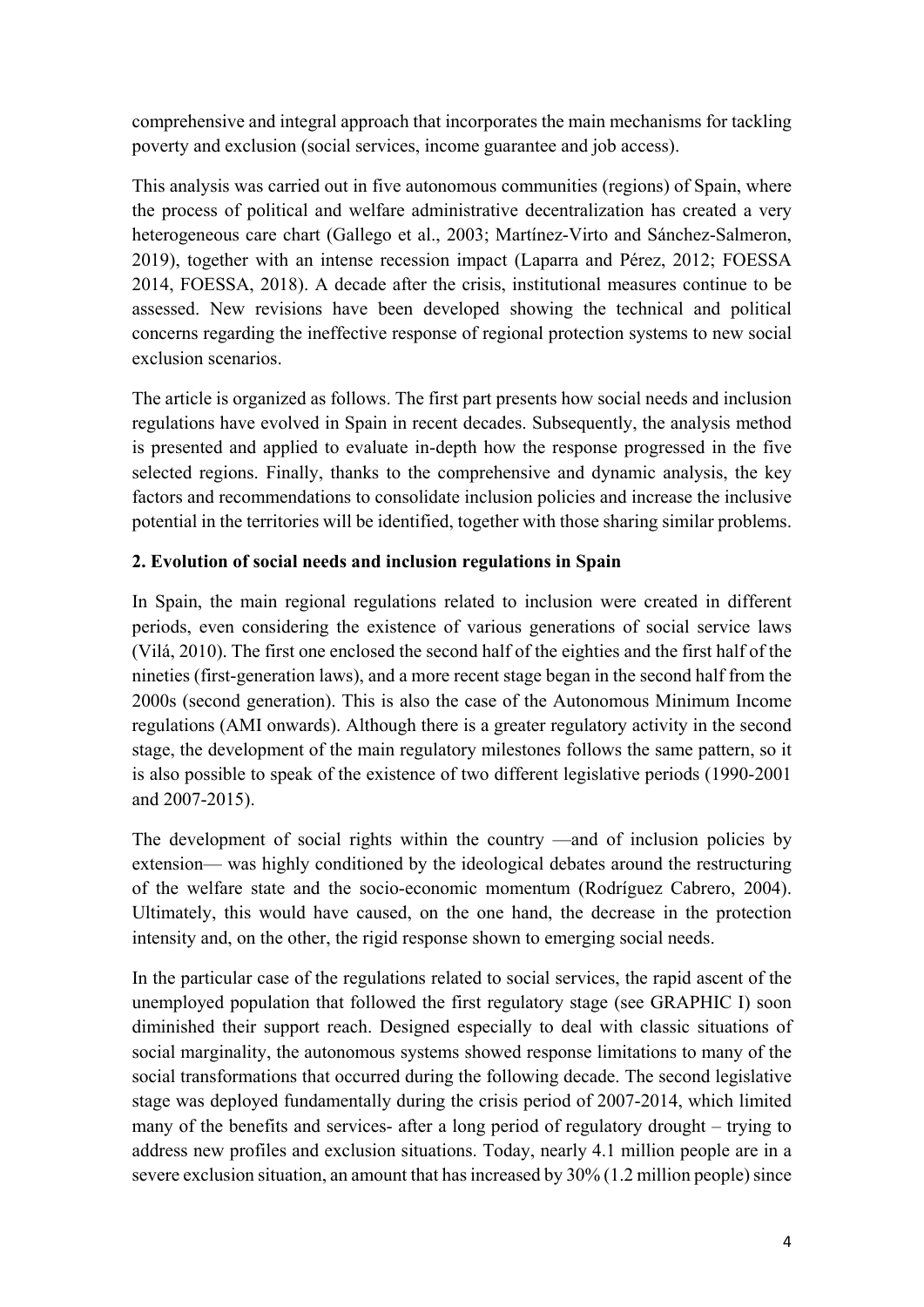2007 due to the maintenance of high unemployment and precariousness rates, but also due to persistent households in need (FOESSA, 2018; Martínez Virto, 2014).

At the same time, active employment competences were transferred to the autonomous communities (in a long process that extended from 1984 to 2010). Regional administrations have been in charge of establishing job guidance and training services based on their own needs (unemployment levels) and available employment opportunities. Although this has generated heterogeneous proposals, traditional access to inclusion programs and minimum benefits were strongly conditioned by the participation of people in situations of exclusion and activation measures. Nevertheless, employment policies targeted those sectors already employed or with work experience, neglecting those furthest from employment, limiting the capacity to attend to the growing volume of the unemployed population (Pérez Eransus et al. , 2019).

The first AMI regulations were enacted in the context of decreasing unemployment rates (see FIGURE II). Still in the 1990s, employment in most households — especially male employment — was stable and well paid. There was also a progressive post-crisis recovery in employment levels. But even in this favourable scenario, the latest economic safety net could not be adapted to the growing volume of the population excluded from the labour market (Moreno Fernández, 2001; Cortinas, 2017). The precarization of employment increased the number of vulnerable citizens during the following decades and strongly pressured regional AMI programs. This became even more obvious during the last 2008 crisis (second legislative period).

This pressure was also visible in the care field. The progressive incorporation of women into the labour market —and the transformation of family models— led to a notable increase in the need and demand for policies addressing dependency and family reconciliation. Spain is far from the European average in this arena and the System for Autonomy and Dependency Care (SAAD) was not consolidated yet. Born in 2006, it has proved incapable of attending all citizens demanding this right. The amount and intensity of the benefits have also been shown to be insufficient, appealing to the efforts - not only economic – by the families and households to subsist (AEDGSSSS, 2019).

GRAPH I. Evolution of regional legislation on social services and the unemployment rate (1980-2019).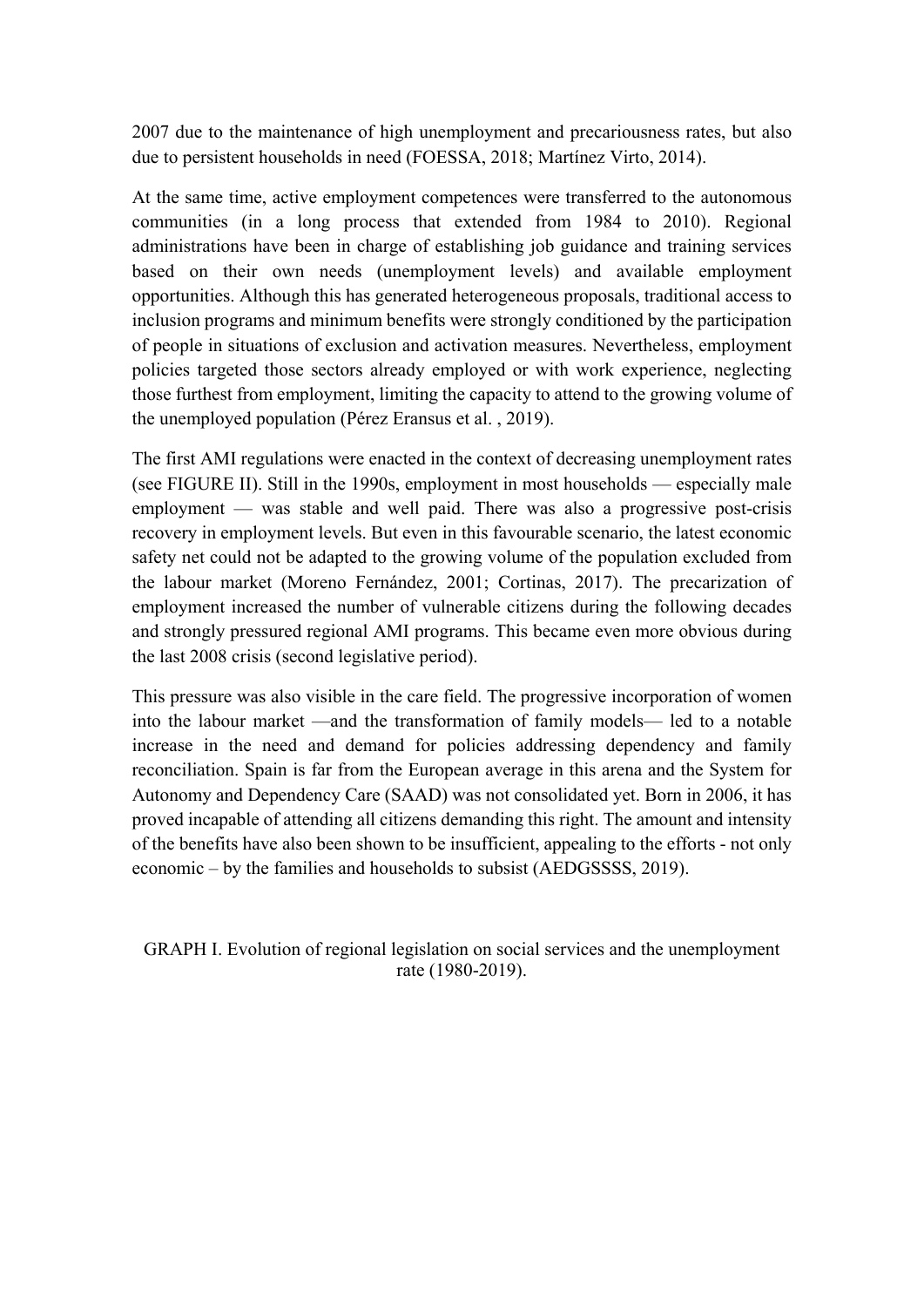

Source: Prepared by authors based on data from the National Institute of Statistics and the legislation review

GRAPH II. EVOLUTION OF REGIONAL LEGISLATION ON MINIMUM REGIONAL INCOMES AND UNEMPLOYMENT RATE (1989- 2019).



Source: Prepared by authors based on data from the National Institute of Statistics, and annual reports on Minimum income benefits (Ministry of Health, Consumption and Social Welfare )

The convergence of all these issues hindered the circumstances that regional inclusion policies had to face. Consequently, the level and intensity of the difficulties have also been different among territories. This is evident when examining some of the main international indicators applied, such as the rate of poverty-risk. Some areas of the country triple the values, with the highest being concentrated in the southern and central regions of the peninsula, and the lowest in the north and northwest.

However, this should not obscure the fact that most regions still face significant socioeconomic difficulties, as shown by some of the indicators linked to inclusion policies (See TABLE I). In 2018, all Spanish regions' unemployment rates were still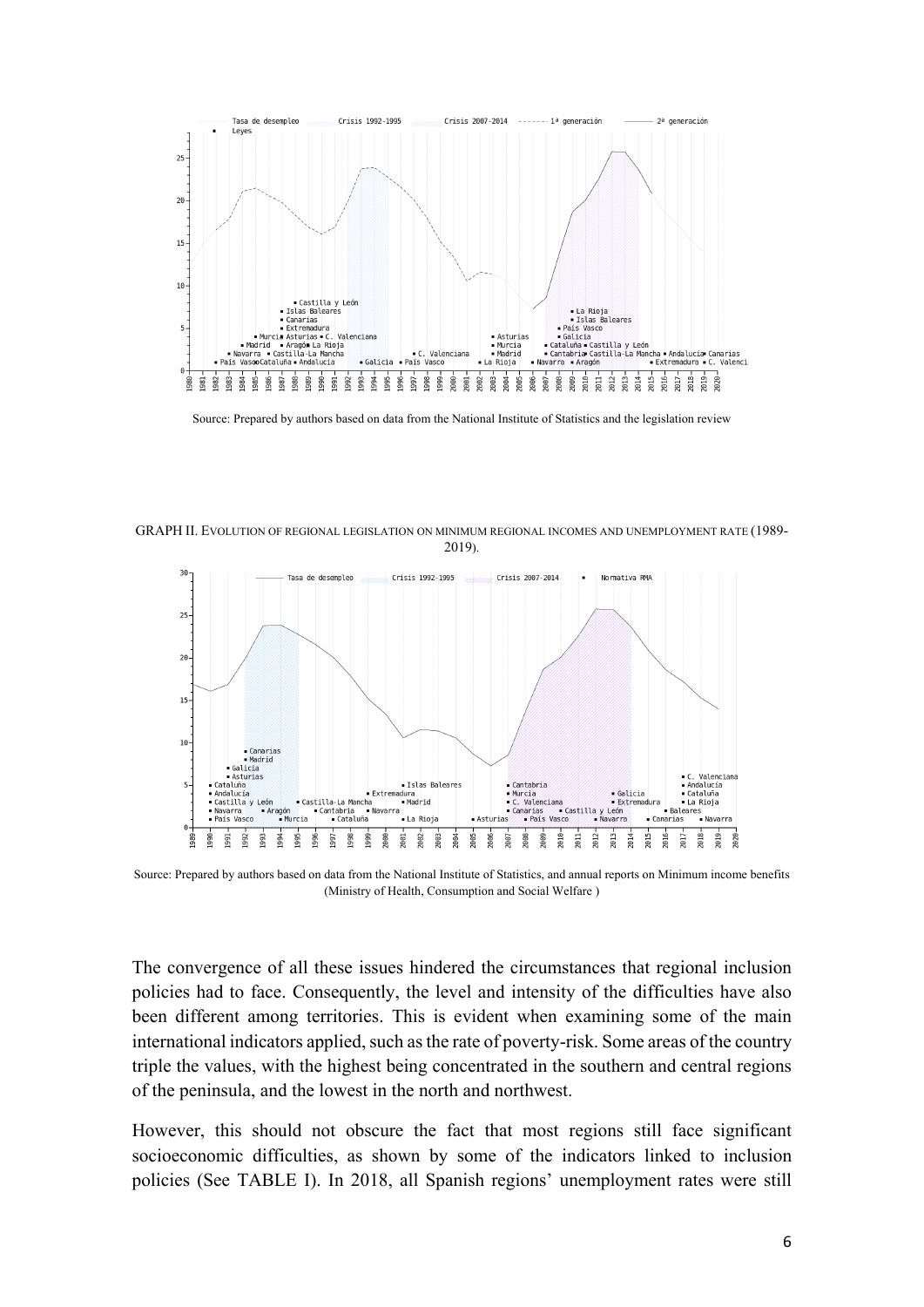above the European Union average (according to EUROSTAT data, the EU-28 unemployment rate is 6.8%). In most regions, at least 20% of the population experiences multidimensional exclusion difficulties (problems in two or more areas: employment, consumption, education, health). Additionally, in those with lower unemployment and risk of poverty rates, the AMI coverage rates have been below the real volume of the vulnerable population.

TABLE I. Evolution of the risk of poverty rate (after social transfers), unemployment, exclusion and RMA coverage, by Autonomous Community (2018).

|                       |      | Unemployment rate Risk of povery rate* | Multidimensional<br>exclusion** $(%)$ | AMI coverage***  |
|-----------------------|------|----------------------------------------|---------------------------------------|------------------|
| <b>Basque Country</b> | 10,0 | 8,6                                    | 22,2                                  | 5,5              |
| Navarre****           | 10,0 | 8,9                                    | 23,5                                  | 5,8              |
| Catalunya             | 11,5 | 13,6                                   | 26,1                                  | 1,3              |
| Asturias              | 13,6 | 14,0                                   | 19,1                                  | s.d              |
| Aragón                | 10,6 | 14,2                                   | 19,3                                  | 1,8              |
| Balear islands        | 11,5 | 15,4                                   | 33,4                                  | 2,2              |
| Castilla and León     | 12,1 | 16,1                                   | 18,1                                  | 1,4              |
| Madrid                | 12,2 | 16,1                                   | 24,1                                  | 1,6              |
| Rioja, La             | 10,4 | 16,6                                   | 14,7                                  | s.d              |
| Galicia               | 13,3 | 18,8                                   | 23,6                                  | 1,1              |
| Cantabria             | 10,7 | 19,9                                   | 18,6                                  | 1,9              |
| Melilla               | 25,8 | 21,4                                   | s.d.                                  | s.d.             |
| C. Valencia           | 15,6 | 26,0                                   | 27,0                                  | 0,7              |
| Murcia                | 16,8 | 28,6                                   | $\overline{26,0}$                     | $\overline{1,0}$ |
| Castilla-La Mancha    | 18,2 | 29,9                                   | 22,4                                  | 0,4              |
| Andalusia             | 23,0 | 32,0                                   | 20,7                                  | 0,5              |
| Canary Islands        | 20,1 | 32,1                                   | 34,6                                  | 1,0              |
| Extremadura           | 23,6 | 37,6                                   | 24,7                                  | 2,0              |
| Ceuta                 | 29,0 | 38,3                                   | s.d                                   | $\overline{1,1}$ |
| <b>Total</b>          | 15,3 | 21,5                                   | 24,0                                  | 1,4              |
| Difference max-min    | 19,0 | $\overline{29,7}$                      | 19,9                                  | $\overline{5,4}$ |

TABLE I. EVOLUTION OF THE RISK OF POVERTY RATE (AFTER SOCIAL TRANSFERS), UNEMPLOYMENT, EXCLUSION AND AMI COVERAGE, BY AUTONOMOUS COMMUNITY (2018).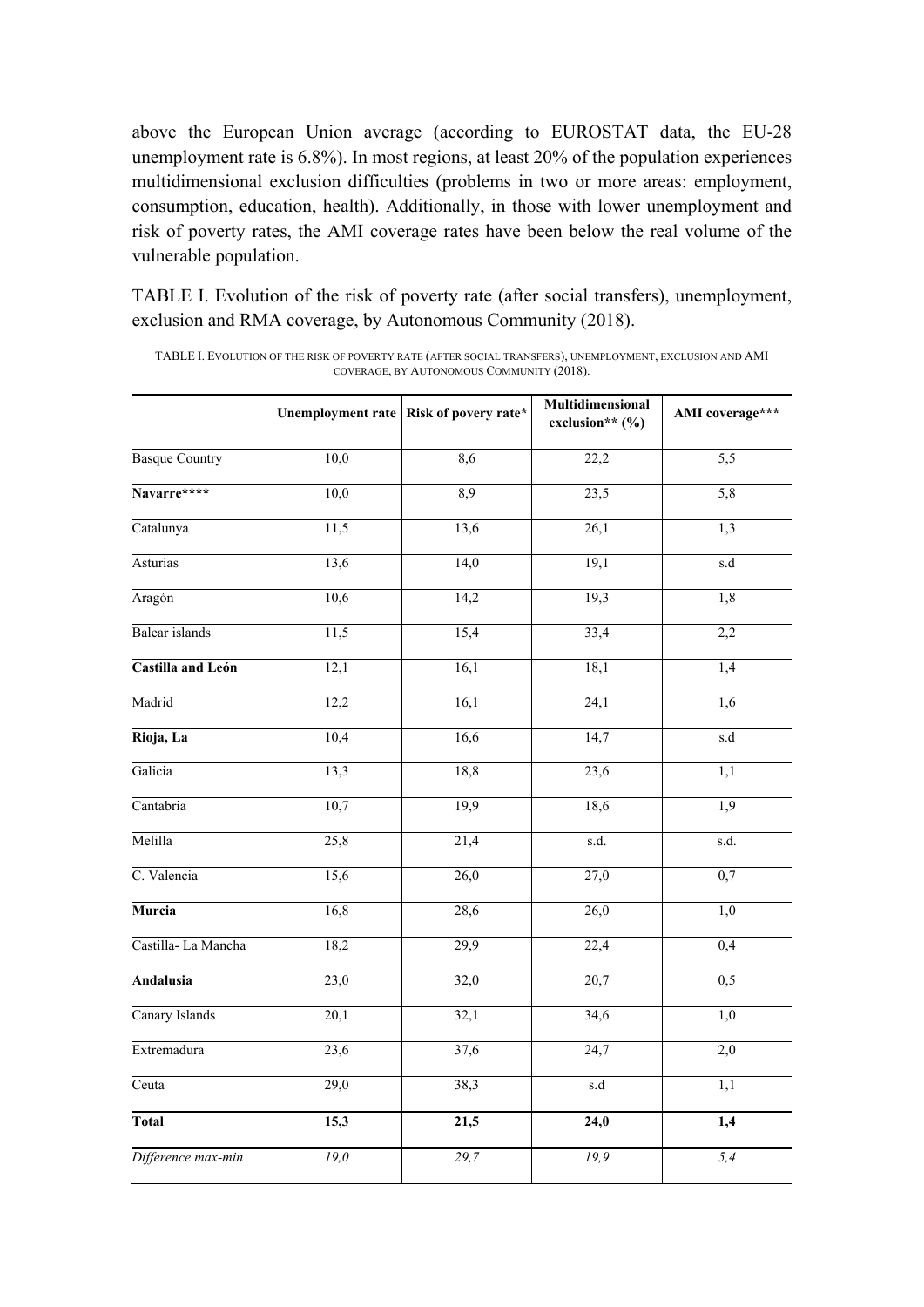\* The poverty rates have been defined from national thresholds. The difference in the cost of living between regions makes it pertinent to use regional thresholds for a better approximation, however, they were not available for all the territories.

\*\* Population that accumulates difficulties in two or more dimensions of social exclusion. According to the exclusión measurement proposal of the FOESSA indicator, there are a total of six dimensions (economic, employment, consumption, politics, education, housing and health).

\*\*\* Coverage of beneficiaries over the total population.

\*\*\*\* On bold: The five analyzed territories.

Source: Prepared by authors based on data from the National Institute of Statistics and EINSFOESSA

The demand pressure and the intensity of the difficulties have continued to be very high, therefore the hypothesis is based on assuming that this may have had a negative impact on the development of inclusion policies in the country. Even the mismatch between the intensity and volume of social needs and the responses would have occurred in those regions facing less serious situations.

The comparative analysis examines how Spanish regions have responded so differently to the worsening and transformation of needs, especially after the impact of the 2008 great recession. The study goes beyond describing common trends on inclusion policy evolution in the country but also identifies some key advances to consolidate the development of inclusion policies in an increasingly complex and changing scenario. The situation, that most countries in Europe and outside still face.

#### **3. Methodological aspects of the research**

As previously indicated, in addition to a comparative normative study, inclusion policies require understanding other social and political factors that explain their nature. For this reason, the comparative research takes five Spanish territories as case studies (Andalusia, Castilla y León, La Rioja, Murcia and Navarre). The selection criterion of the cases responds to a search of heterogeneity within the territories, comparing two large communities (Andalusia and Castilla León, eight and nine provinces respectively); and three of the smallest (Navarre, La Rioja and Murcia, one province each) (Manzaneda, et al. 2019; Jaráiz and González, 2019; Prieto, et. al, 2019). The selection also follows socioeconomic criteria. On the one hand, two communities, Andalusia and Murcia, stand out due to high unemployment, poverty and exclusion rates; two regions in which the impact of these indicators is intermediate (Castilla y León and La Rioja); and, finally, an autonomous community in which the incidence of the first two rates is one of the lowest in the country, Navarre (see Autonomous Communities marked in bold in Table I).

To identify the regulatory responses to the crisis, a qualitative study structured in three phases has been developed. First, a documentary analysis of primary normative sources related to inclusion has been carried out. Among them, inclusion and employment plans and strategies, minimum regional income regulations and laws and portfolios of social services promulgated in each territory. In the second phase, interviews and discussion groups were held with key informants in each of the participating territories. Interviews provided vital information on the practical application of inclusion resources and devices.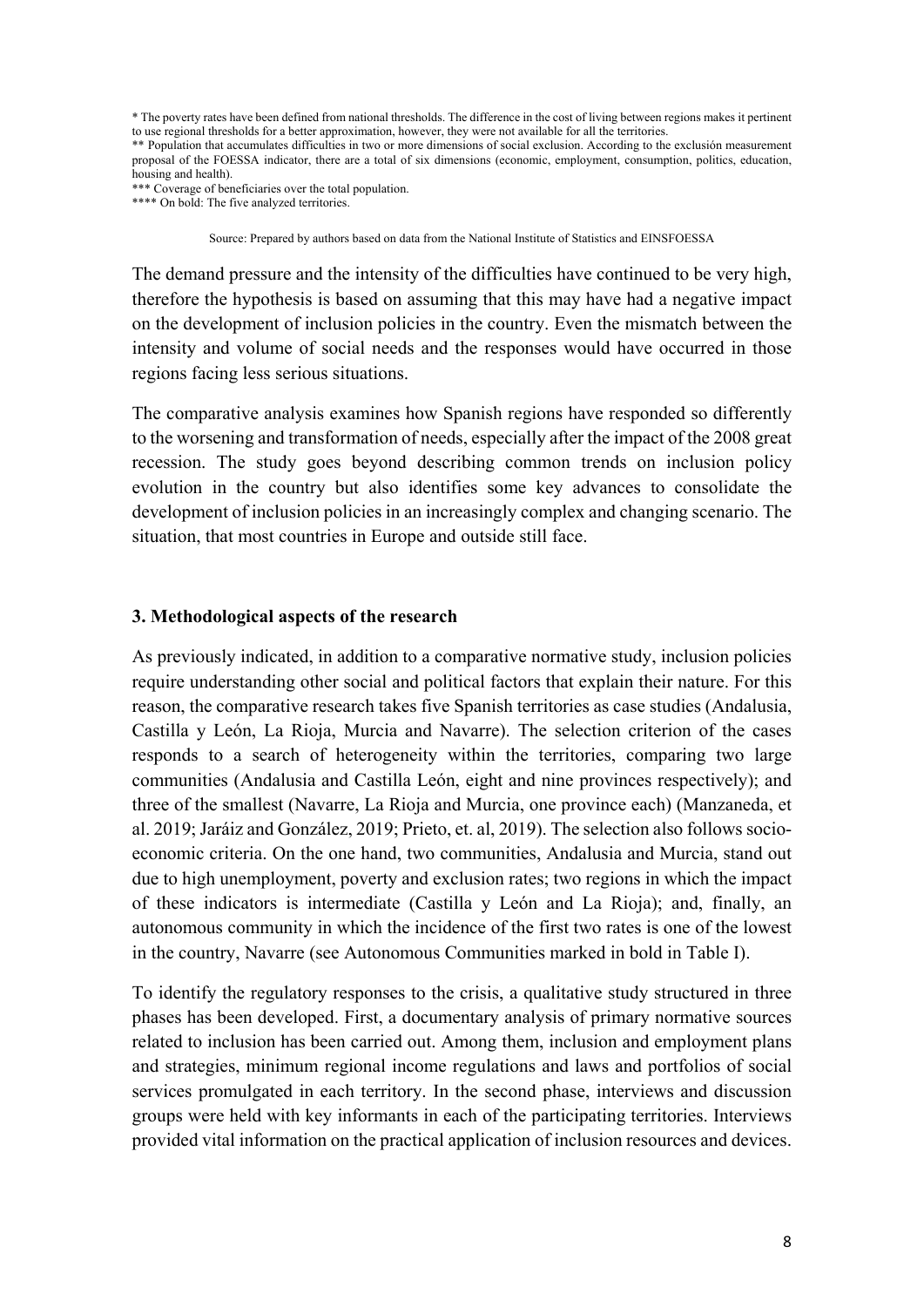Lastly, the study gathered life stories of support beneficiaries in order to approximate the analysis to the needs of the target population.

In total, the available empirical material on which these results are based is 28 in-depth semi-structured interviews (8 policy makers, 8 technical managers, 8 social workers, 4 third sector professionals), 13 discussion groups (4 social service professionals, 4 employment professionals and 4 of the third sector) and 18 life histories (9 men and 9 women of which 3 are of Romani ethnicity and 3 of foreign origin). All the empirical material has been recorded and partially transcribed, and the analysis is based on the next categories:

a) Definition of social inclusion, delimitation of the beneficiary population and the definition of intervention models based on policy texts and professional judgments;

b) How activation/inclusion actions are linked in each territory with economic protection (counterpart, alternative or double benefit right);

c) The responsibility assumed by different social actors in the development of inclusion measures and support advocacy for the excluded population.

d) The impact of the monitoring changes and the inclusive measure orientation of the beneficiaries.

# **4. The evolution of the inclusion models within the regions**

According to the above evidence, inclusion regulations had a recurring development in the country. However, regional inclusion models have not been static, suffering several arrangements in an effort to tackle the social transformations that occurred in recent decades.

Progressively, advancements were made in understanding social inclusion as a complex phenomenon that requires coordinated and multidimensional responses. Nonetheless, always conditioned by the level and intensity of the difficulties, especially visible during the recent crisis.

# **4.1. From activation to multidimensionality recognition**

The analyzed regions show differences in the focus and actions designed. Starting with La Rioja, during the phase prior to the economic crisis (2001-2008) a clear viewpoint of inclusion prevailed based on labour orientation and employment incorporation. During this period, different decrees and laws guided the social action in this regard. The higher or lesser distance from the labour market was used as the main character to divide the vulnerable population and to establish differentiated interventions. Even the minimum income benefit remained segmented in the territory by this variable. The Minimum Insertion Income (IMI) aimed at supporting the socio-labour incorporation of the most employable population groups, while the Social Incorporation Aid (AIS) did the same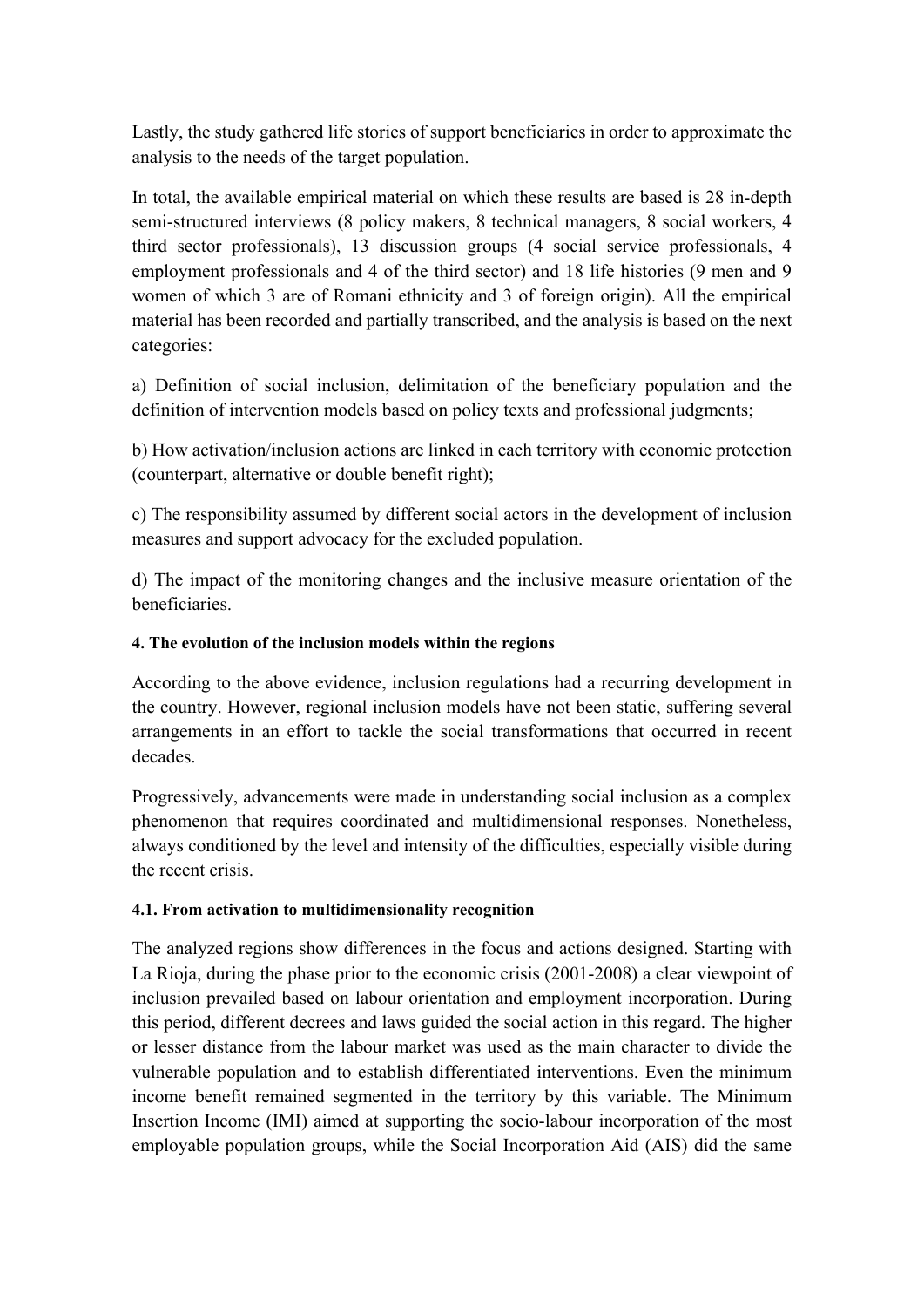with those less employable whose support was not primarily aimed at labour incorporation.

The high obligations of the recipients in the field of employment (constant maintenance of the employment demand, obligation not to refuse suitable job offers) further underlined the strong activating nature of economic support at this stage. The situation turned even more difficult for those who found fewer opportunities to access employment, either because of their low qualification or work experience or because they still experience some internal issues. In general, the regional minimum income has sought an early exit of the benefit. The permanence in the minimum income programs, except in a few cases (Basque Country and Navarre), has been disconnected from households' difficulties. Likewise, inclusion resources that allowed economic stability without the social benefits have been modest.

This is illustrated, among others, by the case of Murcia Region, where inclusion policies had a very limited lawmaking development compared to the rest of the examined regions. Since 1991, with the Regional Social Insertion Plan (Decree 1/1991), some financial aid (including the Minimum Insertion Income) was incorporated into the social services system. However, it was not until 2002, with the Regional Accompaniment Program for Social Inclusion (PAIN), when the commitment to the promotion of personalized insertion itineraries began. Although this political advance, the translation into practice was very limited and had a slight impact on the intervention model in public social services. Same as in many other territories, this approach gave a partial and deficient response to beneficiaries' demands.

On the other hand, the normative development in the southern region of Andalusia had in its beginnings a clear recognition of the shared social responsibility in addressing exclusion. The Andalusian inclusion model promoted a greater cohesion and territorial integration as a critical element, but not only. At the same time, the regulatory evolution focused on an individual-family insertion model to develop integral interventions where social accompaniment was complemented with a minimum income, training, employment and housing support. The weak coordination between the different actors involved in each of these areas made it difficult to consolidate. In 2003, once the regional government assumed the employment competencies, the socio-labour insertion as the central inclusion component was reinforced. This approach remained practically unchanged until the end of the crisis.

In Castilla y León, a robust regulatory development was identified that progressed from 1988 (after the enactment of the first Social Services Law) until 2012. During this long period, two important milestones could be highlighted; on the one hand, the Regional Sectorial Plan for Social Inclusion (2005), a roadmap based on a multidimensional approach and social co-responsibility. Under this perspective, pioneering initiatives were developed, such as the Comprehensive Support Service for families at risk of eviction, which provided integral support in the financial and social sphere to over-indebted families.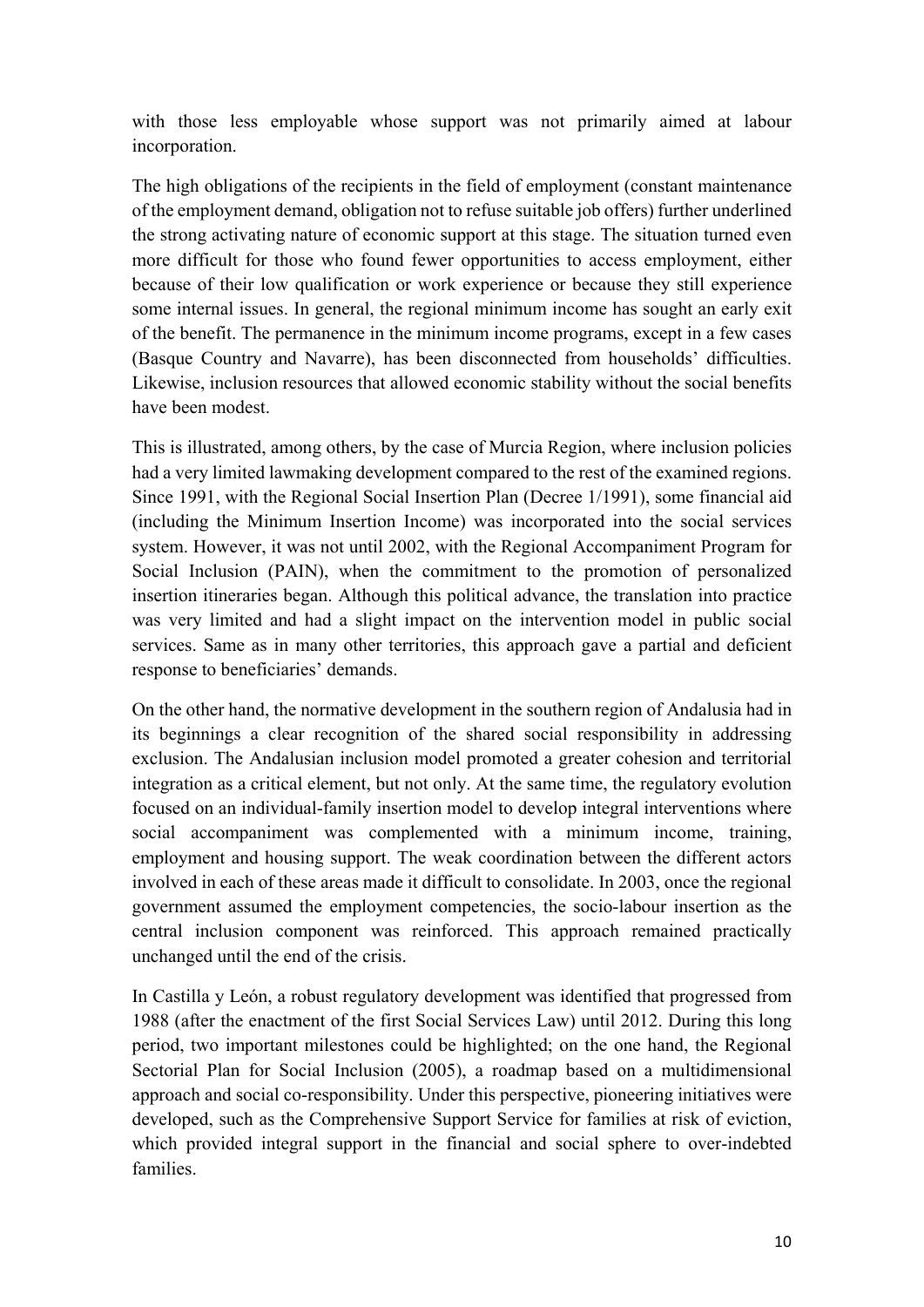Similar is the case of Navarre, a region with a notable boost in inclusion policies until 2008. The first Plan to Battle Social Exclusion, a pioneer in the country, was established for the 1998-2005 period, providing the basis for the following decades. Only until recently (2018), a similar roadmap was promoted again. The discontinuity of this type of documentation has also been the pattern in most regions, which made it difficult for the inclusion measures momentum to withstand over time.

One of the most notable elements of the plan mentioned above is that it initiated an interdepartmental and multilateral line of work with essential participation of the Third Sector. Private entities and civil society have played an important role in defining local social agendas. Particularly in Navarre, but also in the rest of the regions, they launched pioneering initiatives identifying and pointing out unmet needs. For instance, under the plan, innovative housing and employment measures were promoted, many of which still survive today (social integration housing programs, socio-labour insertion companies). Although, in practice, the collaboration between departments and social services has been limited to the financial aspect, with the responsibility for their development still falling on the latter. On the other hand, the transformations in the labour and housing market have progressively diminished the inclusive potential of these resources, whose role was gradually devaluated.

From an overall perspective, in most regions, although relevant work started adapting the political responses to the new social realities, this could not be consolidated. These issues have not only made it difficult to respond adequately to the most vulnerable population, especially in those households that accumulate the most significant problems, but they also led to a weak spot when facing the impact of the crisis.

# **4.2. Reorientation and territories' withholding to the increase of social needs during the crisis period**

The long-term unemployment progression during the crisis period was a major challenge for regional inclusion policies. Although the increase in unemployment rates had a distinctive evolution in the territories (some regions experienced the impact of the crisis first), the trend in this new scenario has been similar. All the territories examined also responded with regulatory modifications that sought to contain the increased demand for minimum income programs. It is true that in some cases there was a slight increase in the budget, but the fact that this increase was not able to compensate for the volume of demand concluded that the level of support dropped below the pre-crisis response (see Figure III).

Graph III. Evolution of struggling households recipients of the Minimum Income (RMA) benefits and the difference between both indicators. Figures in thousands (2002-2018).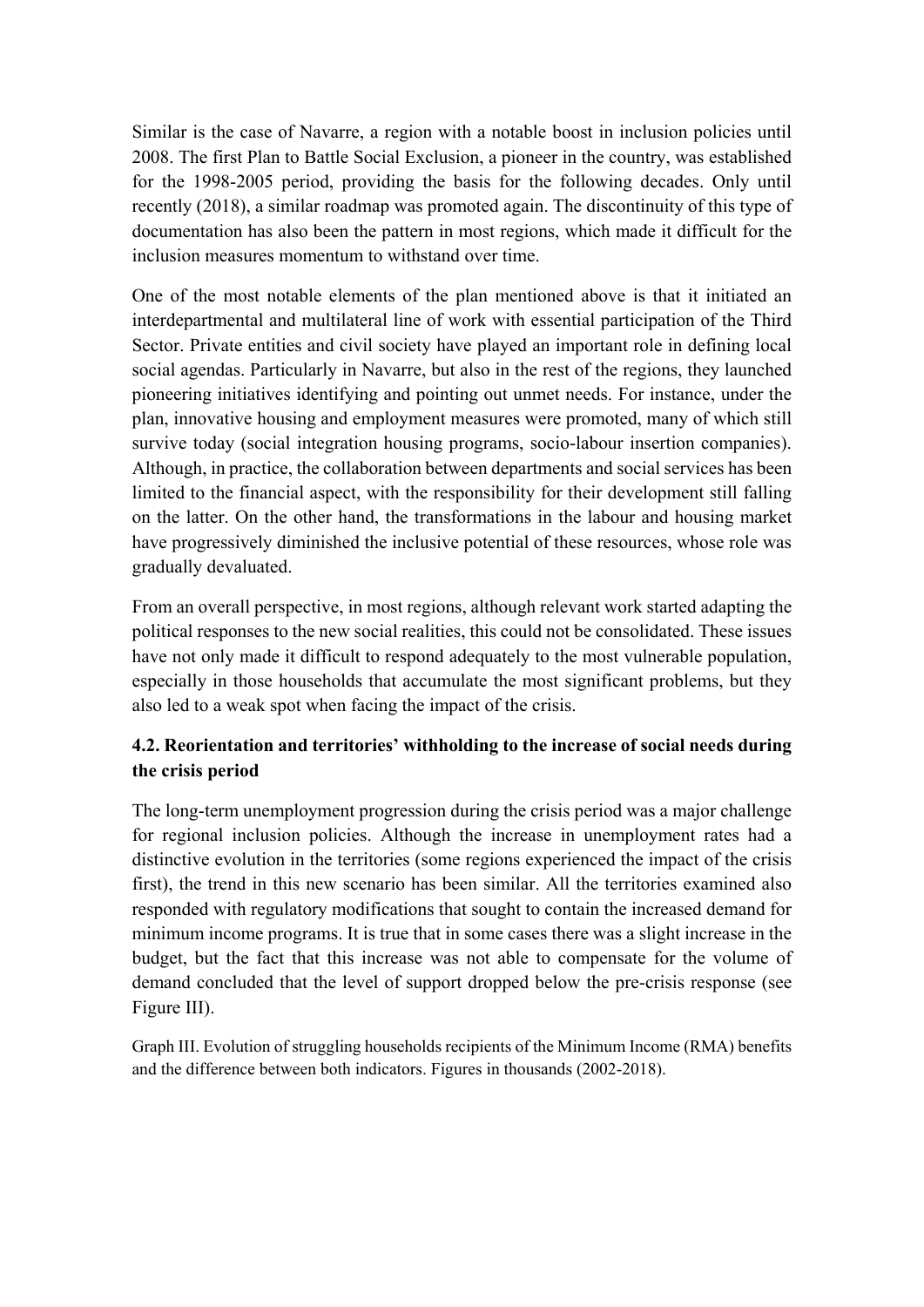

Prepared by the authors based on data from the INE, Annual Reports of Minimum Insertion Income (Ministry of Health, Consumption and Social Welfare).

Nevertheless, the action of inclusive territorial models has not been challenged only by this fact. The technical and professional support provided had to deal, on the one hand, with extreme and diverse cases, on the other, with many households entering social services by combining the financial protection with employment access, both being in many cases the only problems.

The magnitude and diversity of the demands pressured the regional inclusion models' capacity, which finally led to a limited response in some cases to prevent the tightening of exclusion itineraries. All this ended up sharpening the shortcomings that dragged territorial protection systems (inability to give a comprehensive response) and reinforcing the previous negative patterns (simple labour response to the multidimensional phenomenon of exclusion).

Thus, in the first place, the inhibition of inclusion policies in response to the economic crisis was especially intense in the Murcia region. The coverage of the income guarantee aid was significantly reduced as the budget dedicated to these items decreased. In order to replace the lack of public provision in a context of need, third Sector Entities - which played an important role - reinforced their financial dependence with the European Social Fund (ESF in onwards) and the State Plan for Youth Guarantee. These two programs were very oriented towards the improvement of qualification and job training. This fact strongly marked the orientation of these policies, resulting in projects like the Regional Program for the distribution of clothing, footwear and toys developed since 2015.

The impact of the crisis in La Rioja also caused a high increase in the demand for financial aid to meet the basic needs of households. The minimum income benefits tightened the access requirements, limiting the perception period and hardening the obligations of the beneficiaries. Although some of these restrictions happened between 2011 and 2013 (Decree 209/2014), some limitations remained such as the impossibility of combining aid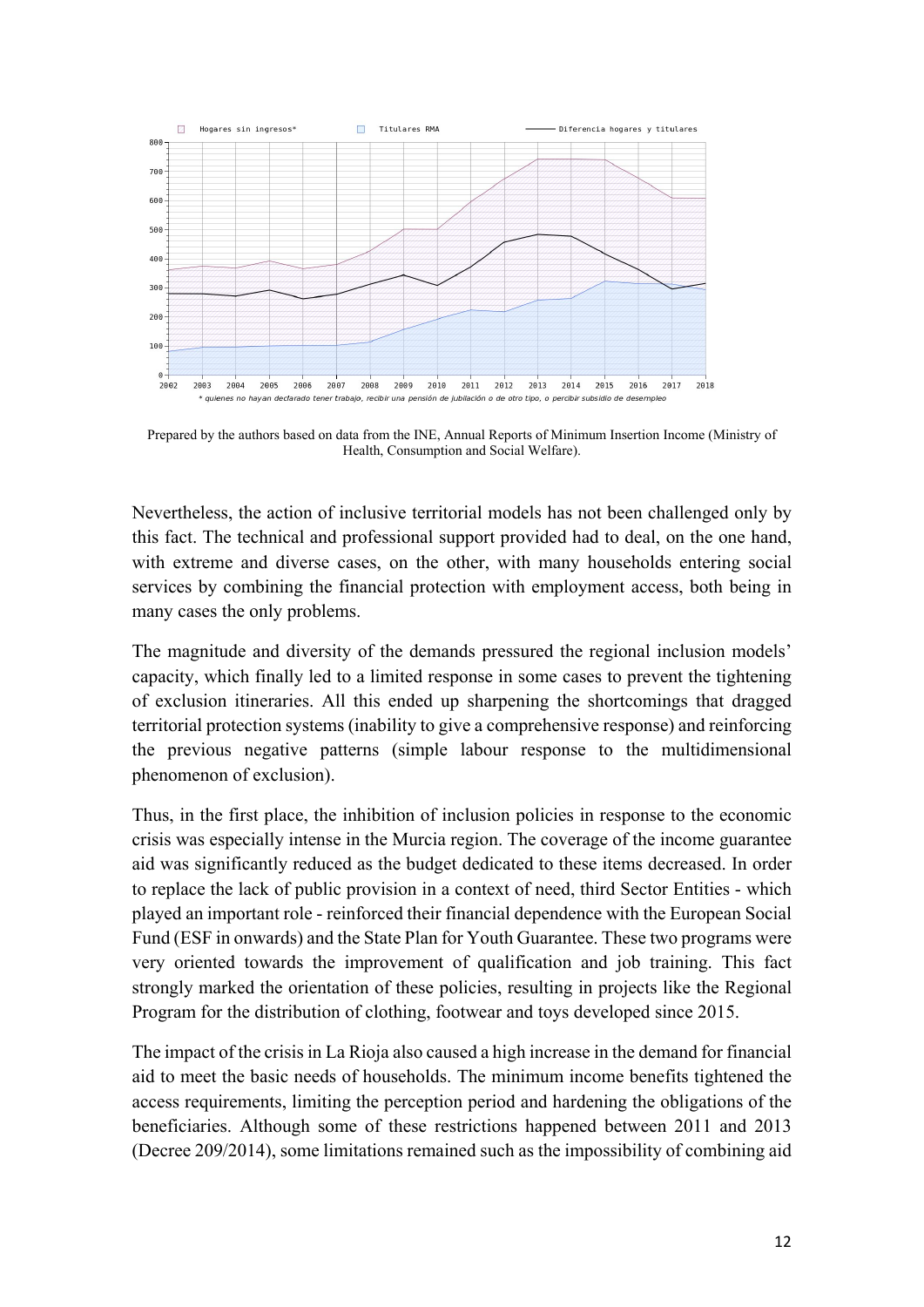support. The most vulnerable households suffered periods of income absence and a severe reduction in their living conditions due to these measures.

The impact of the crisis also called into question the sustainability of the income guarantee system in Navarre, whose provision of minimum income (Basic Income) had been recognized as an individual right (1999). Equally, La Rioja tightened the access and maintenance requirements in the minimum income program in 2012. The new Social Inclusion Income (RIS) that replaced the previous model, prevented accommodation risk to the benefit (reduction in the time spent in the program, periods without any income after benefits exhaustion, hardening the access and maintenance requirements). The reform was harshly criticized by the civil society and the professionals in the social field, due to the lack of protection that this logic caused. As a result of this pressure, the policy underwent up to five different modifications from 2012 to March 2015, which gradually eased their access requirements.

In Castilla y León, with some small modification between 2010 and 2012 (Guaranteed Income of Citizenship), initiated a new stage in 2013, marked by a strengthening of assistance measures and an increase in the relevance of active employment policies. The Family Protection Network (RPF) was promoted also in 2013; however, although trying to continue with the public-private partnerships from the previous decade, in practice, it was limited to extraordinary and palliative measures.

The Andalusian response to the economic crisis was also marked by the development of governmental actions with substantial assistance and activating orientation due to the crisis impact in the region. This is explained, for example, by the decrees of extraordinary and urgent measures for social exclusion (Decree-Law 7/2013) and extraordinary and urgent measures for social inclusion through employment (Decree-Law 8/2014). The Transition to the Employment Program (PROTEJA) provided local administrations with resources to carry out public work that facilitated the temporary incorporation into the labour market and a route of family income to disadvantaged households. Although not all regions today have social employment programs like this, it is still a low-intensity response, since temporary hiring has barely any potential in these cases.

In short, the first response to the crisis implied a significant deterioration in the protection capacity and level of coverage of the 90's minimum income. Similarly, the integral strategy that guided the territories was damaged when trying to respond to the fluctuating social scenario. During this period, there was an essential reinforcement of the inclusion concept as strong support back to the labour market and a palliative response to social problems.

From the state's perspective, this setback contributed to a downward matching process of territorial inclusion models. This dynamic implied a notable reduction in the effectiveness of the inclusion measures, leading, in the first place, to a strong social rejection of the measures and, secondly, opening debates about the need to improve the response capacity of the inclusion models.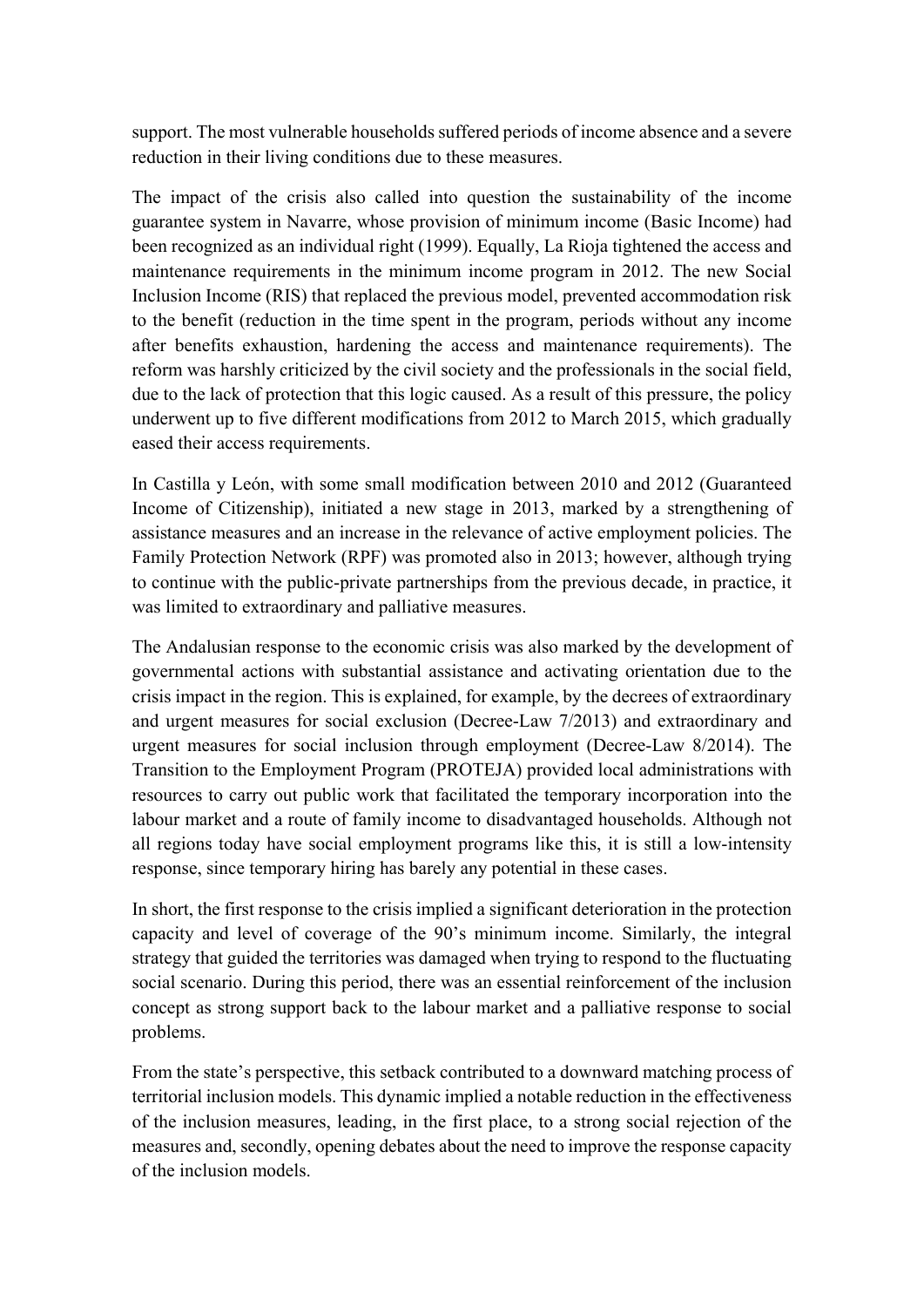# **5. New trends in response to social changes**

However, the review of policy trajectories allows us to identify some milestones that show how progress is being made in the recognition of social inclusion as a complex phenomenon, and how they try to overcome some of these debates exposed throughout the text. Specifically, the analysis of these five territories allowed us to identify different indicators that show some progress in their inclusion policies.

# **5.1. Progress in terms of joint responsibility and coordination**

Inclusion as a multidimensional phenomenon demands better coordination between the different areas of the administration to give more integrated and comprehensive responses. Although traditionally, they had been treated as an outlying political action, exclusion dynamics have confirmed the need to focus on more comprehensive approaches. With this objective, the improvement of the coordination between social and employment services has become especially relevant (Scharle et al., 2018). Among others, the extension of social difficulties towards qualified sectors, or the increase in the benefit demand in cases where the main problem is linked to employment, blurred the edges between the beneficiary profiles of each service.

However, the new scenario demands more synchronized attention to avoid duplicities, gaps in the support and to articulate more flexible and adequate labour and training resources. Several initiatives in this regard have recently been launched throughout the regions. Navarre implemented a pilot experience (ERSISI project<sup>[2](#page-13-0)</sup>), which promotes the joint work of multidisciplinary professionals (from the social and labour field) who work on each of the cases - exchanging their knowledge and professional background - to adopt a holistic perspective and mobilize the resources and intervention techniques. The results show that the development of diagnoses and the design of joint inclusion itineraries allow adapting interventions to the needs and circumstances of individuals. Ultimately increasing the possibilities of intervention and raising the activation for autonomous management of the household's needs (ALTER, 2019).

As of 2016, the Coordination Protocol to improve the socio-labour insertion began its promotion in Murcia. The protocol was born to simplify referrals between services and favour the design of shared intervention tools. Due to the weak government response, throughout this process, there was also a reassessment of the role that social institutions must-have in the definition of the inclusion models.

The co-responsibility of social actors in terms of inclusion is a trend that is also visible in other regions. Castilla y León adopted this type of actions, such as the Family Protection Network mentioned above (2013). Although it was limited to assisting in emergency responses, the consensus on integral care and networking between public and private actors remains today in the territory. The European project EASI-PACT is a good

<span id="page-13-0"></span> $2$  European innovation project (VS/2016/0209), financed by European Commission and developed between 2016-2019 in Navarre.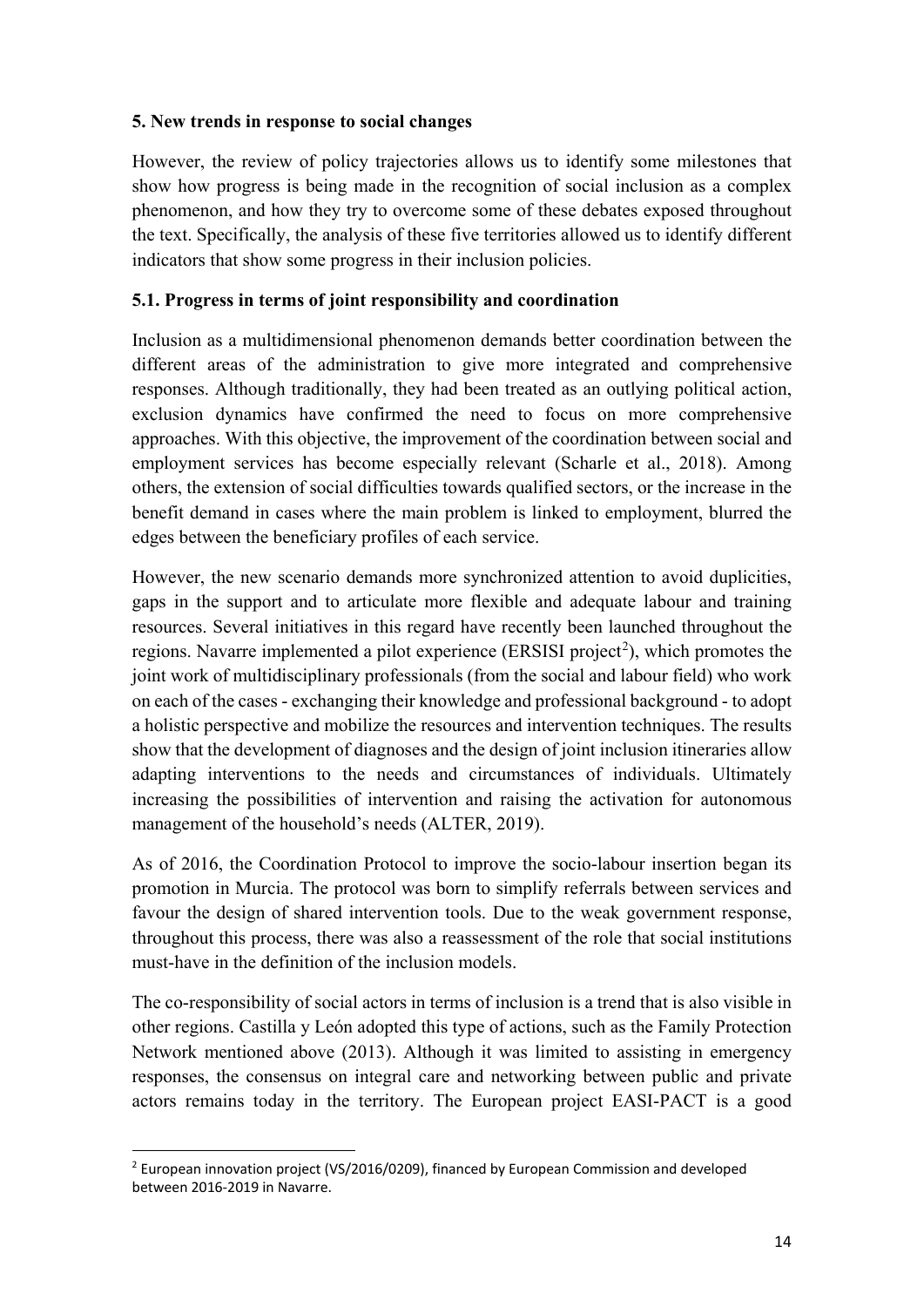example of an innovative experience whose pillar is the impulse of new forms of information management (social history, access to benefits) and consensual work with third sector organizations.

All these experiences, although still in initial stages, advance how better inter-institutional and multi-sector coordination favors not only the effectiveness and efficiency of inclusive policies, but also the construction of more socially responsible territories.

# **5.2. Progress in terms of planning and the inclusive agenda promotion**

Undoubtedly, one of the main factors that explain the low consolidation of inclusive projects at the regional level has to do with the underdevelopment of the actions planned. Social service portfolios define both the objectives included in the laws of the social services and indicate the public commitment regarding inclusion. These portfolios not only collect the services to which citizens are entitled to but also seek to order the map of resources available in the territory, adapting the social intervention to the difficulties encountered. However, not all territories have a portfolio of services. Among those analyzed, only Navarre (Foral Decree 69/2008), La Rioja (Decree 31/2011) and Castilla y León (Decree 58/2014) have implemented theirs. In the case of Andalusia, its development was a commitment acquired within the framework of the recently approved Law on Social Services (2017) and is currently under development. In Murcia, on the other hand, there seems to be no similar commitment in the short term, which distances this region from the rest of the territories.

The design of action plans has, for some time now, become an essential instrument of European policy in the fight against poverty and social exclusion. Although the European framework has promoted the development of state plans to transfer the common objectives in social inclusion to this level, the regional and local plans are especially important. They can be crucial in the articulation of inclusion models and, in particular, adapting the intervention to the new social problems, gathering different social actors present in the territory, involving different areas of public administration, and promoting coordinative and innovative actions (housing and social employment programs, public intermediation in cases of eviction).

Experience shows that this alone is not enough. However, it is also necessary that the sectorial plans, such as housing or employment, include measures aimed at serving the most vulnerable sectors of society, a perspective that is beginning to emerge also in territories such as Navarre. In recent years the adaptation has started towards the employment guidance from local employment agencies. It is undoubtedly a mechanism to intensify the commitment for more comprehensive responses, but also to recognize there are needs of certain sectors, that must be met by the competent areas.

# **5.3. Advances in terms of right recognition and intervention approach**

Some advance was identified regarding the revision of social inclusion laws and income guarantee and the gradual overcoming of the old fashion assistance logic. Navarre stands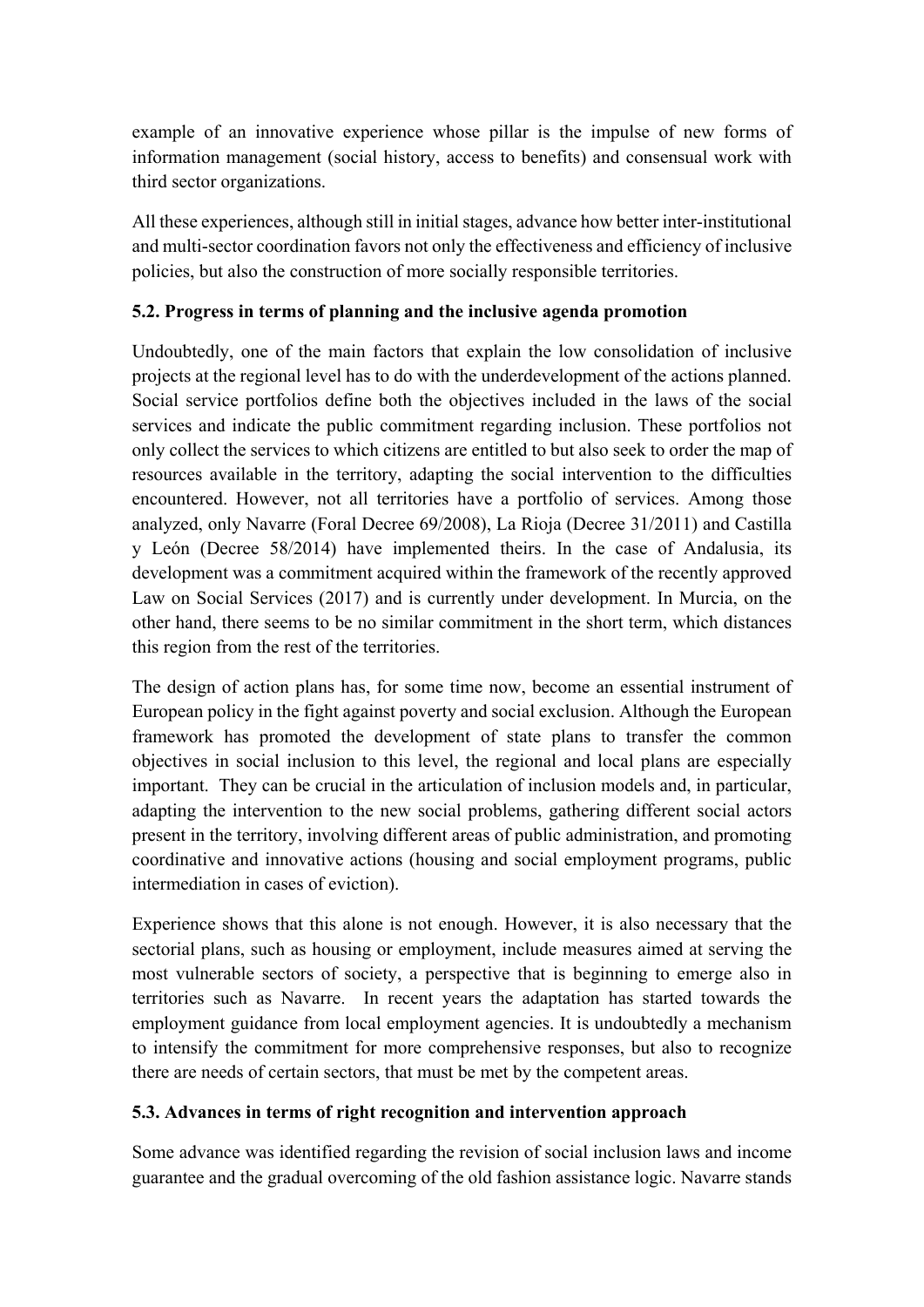out as the most advanced territory analyzed. Following some European recommendations and the path marked by other communities such as Basque Country, the double right to economic protection and social inclusion were recognized (Foral Law 15/2016). In other words, there is an explicit recognition that not all users with economic needs require a socio-labour support process, either because they have the necessary autonomy to manage socio-labour incorporation, nor their situation requires a social accompaniment at least in the short term. This logic represents a definitive step in the dissociation between the perception of economic support and inclusive actions.

A steady commitment to the so-called employment stimuli has been proposed to prevent the income guarantee benefits from discouraging access to employment. In the event, that job income does not reach the minimum income benefit, the perception of both sources is approved so that the joint calculation is more significant than just receiving the social benefit. This policy crosses the border of the mere fight against poverty also to favour sectors of the population that receive wages and pensions of modest amounts (Sanzo González, 2013; Zalakain, 2014).

Other regions have also made progress in reviewing their minimum income benefits, and although with minor law implications, they incorporated some remarkable elements. For example, Citizenship Income (2017) establishes flexible access mechanisms for people affected by evictions, refugees, or pregnant women at risk, among other circumstances. A uniquely innovative element is that those who receive and care for others that require continuous attention are exempt from the obligation to accept a job (a widespread requirement by many territories). This implies an explicit recognition of the importance of care, and that, on occasion, socio-labour insertion can be counterproductive in cases such as single-parent families.

The role of social services has been reinforced lately. An example of this is the Social Service Law of Andalusia (2017), which not only takes up the community philosophy but also includes a definition of the inclusion itineraries under a broader logic than mere labour market access. This opens the opportunity to move towards a new conception of inclusive intervention, which requires thinking about other strategies. This is an opportunity to introduce approaches based on community participation and strengthening the promotion of solidarity networks (social activation versus labour). Given the characteristics of our country, future efforts could be directed to the care field (protected family care, reinforcement of informal care and mutual care networks), so that unpaid work can be valued and growing problems can be solved (preventing the consolidation of uprooting or loneliness in the elderly).

# **6. Challenges and conclusions**

The comparative study of these 5 Spanish territories allows identifying two phases in their regulatory evolution. The first one, in which there is a progressive overcoming of activation goals and the recognition of the multidimensionality of social exclusion and inclusion. In the second phase, responses were repressed as a result of austerity policies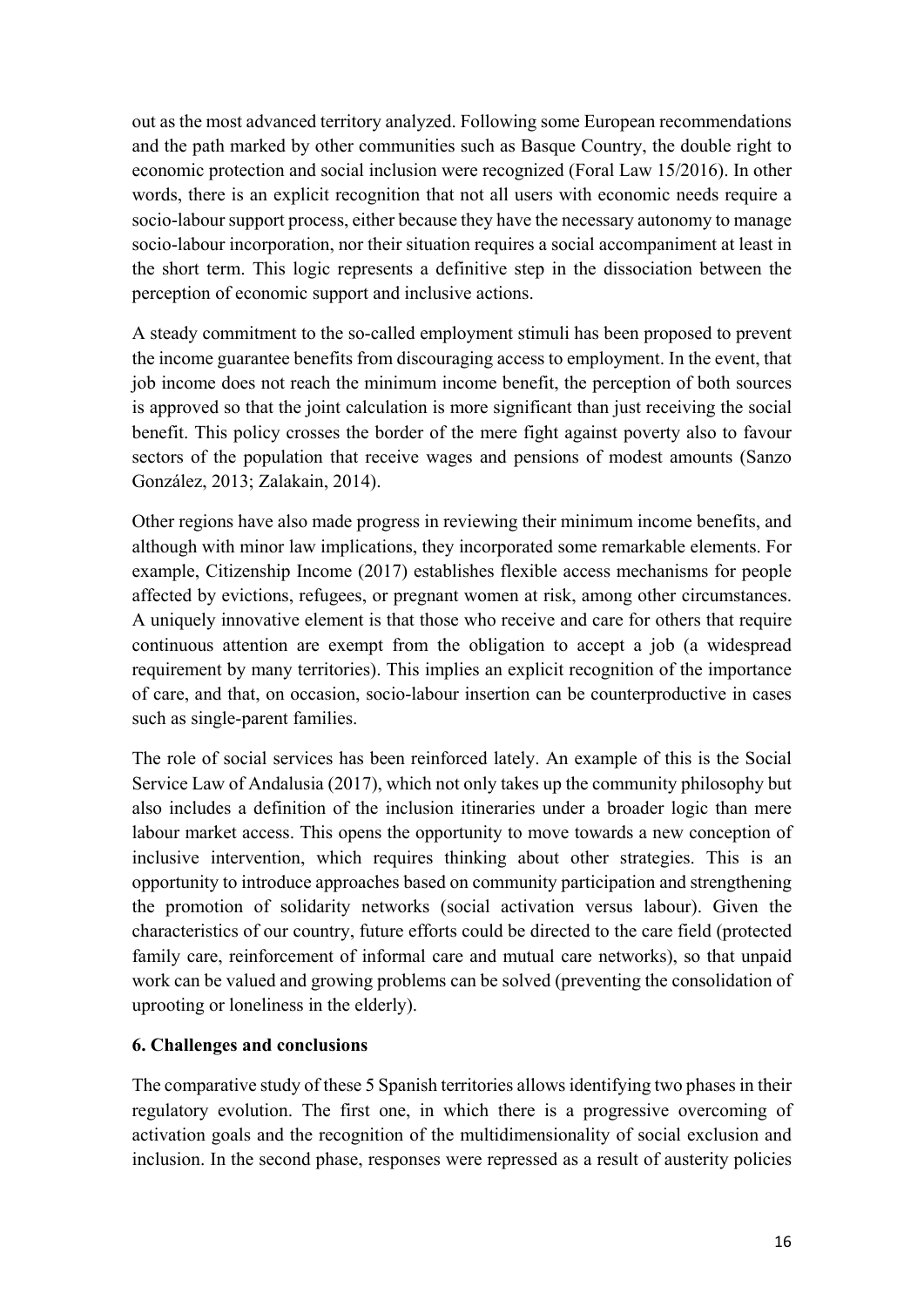during the crisis. This austerity response after the 2008 crisis has also been observed in other European countries (ESN, 2015; Karagkounis, 2016; Pentaraki, 2017).

The analysis indicates that, fortunately, Spain has undergone some changes to reverse this trend. In this regard, from the Spanish experience, five lessons can be identified and exported to other territories and European countries to advance in the development and consolidation of these policies.

Firstly, the Spanish experience clearly evidences that when short-term decisions are made, generally derived from fear of increased demand and spending, the lack of protection and capacity to respond to vulnerable population increases. Thus, to prevent the replication of the same dynamics in the future, it seems necessary to overcome this logic. In fact, given the evidence of the social costs of these decisions, a reformulation heading towards new right recognition has been observed. The intensity is not the same in all the territories, thus cannot be considered as a third consolidated phase. Even so, the idea of a minimum income with low conditionality seems to be consolidated as a more suitable scenario to successful inclusion itineraries.

Secondly, the historical evolution of inclusion regulations in Spain has been marked by the commitment of professional and political actors. The joint responsibility and networking initiatives between the public administration and the emerging social entities - the case of Castilla and León, for example - allows for a clearer map of inclusion resources, helping to develop more comprehensive and prolonged actions in time. Everything points to the fact that those regional inclusion models, combining public leadership with the collaborative participation of public and private actors, are moving towards the consolidation of a greater volume and diversity of inclusion measures.

Thirdly, it should also be noted that improving multi-level and multi-sector coordination is essential to improve the effectiveness of inclusion policies. Although progress has been made integrating social and employment services, this trend needs to be reinforced in areas such as healthcare or education, so that the perspective of inclusion as a complex phenomenon can be translated into a multi-dimensional practice. Along these same lines, seems evident that inclusive actions must incorporate a community tie strengthening, as one more way to meet the growing needs and to prevent situations of social isolation. Therefore, coordination between the administrative systems involved is essential and must be improved to overcome fragmented and less effective responses affecting people of all ages.

It seems necessary to rethink some of the discourses and strategies that have dominated the debate on inclusion policies in the last decades, especially the centrality of employment as the leading inclusive action. The difficulty of fitting this strategy into the life-path of many of the beneficiaries motivates questioning this model. Professionals demand more flexibility —some territories already started addressing it— and less activating pressure. In fact, the experiences analyzed show that when the activating nature of inclusion resources has been reinforced, it has contributed to the lack of protection of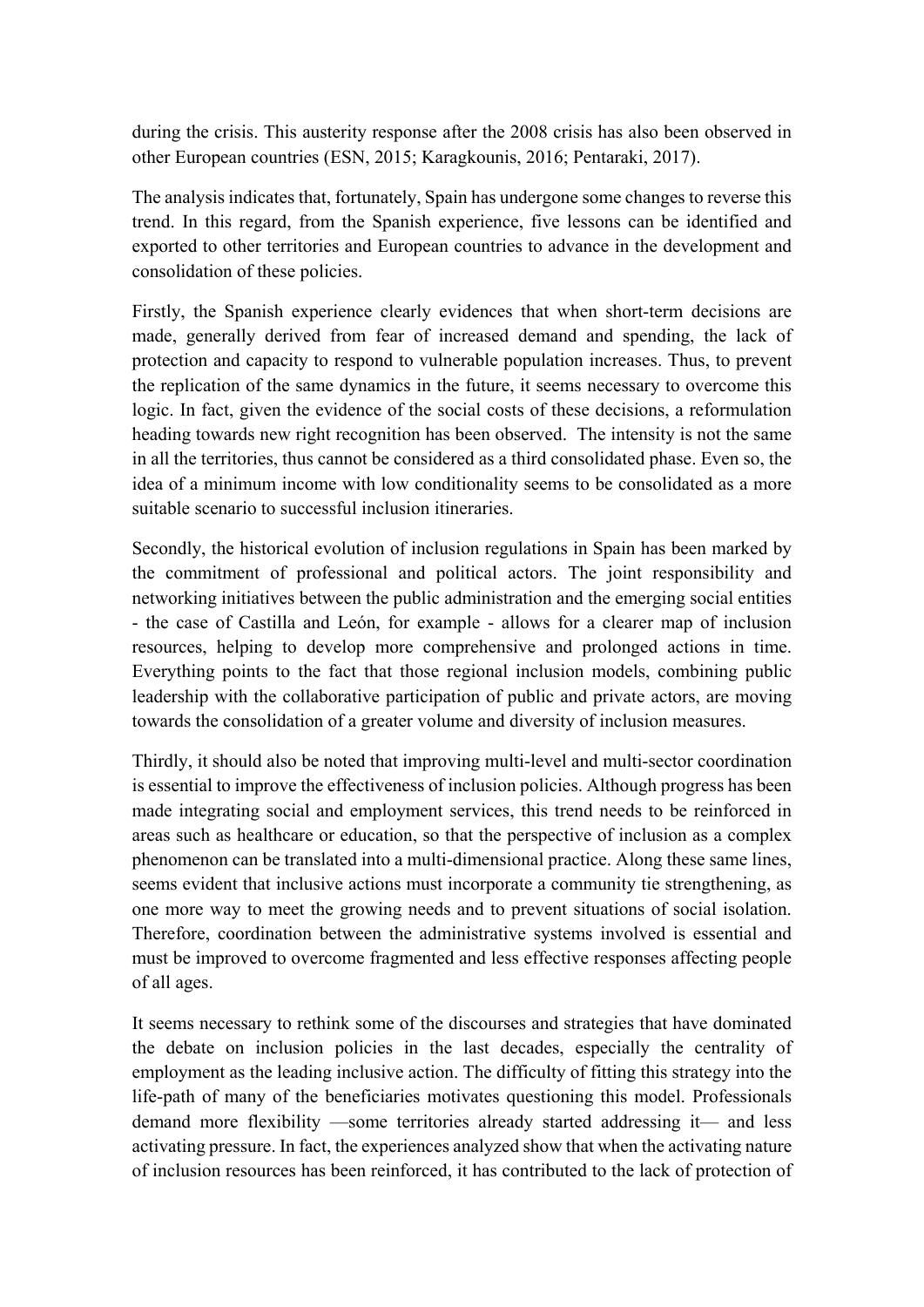many households. Therefore, it seems inexcusable to move towards a more inclusive activation strategy based on a support system, guaranteeing stability and well-being, overcoming poverty and leaving the benefits system. Therefore, the fourth lesson takes us to the recognition of the necessary incorporation of multidimensional approaches and actions connected with the community environment.

Finally, the last inclusive result highlights the need to guarantee stable budget allocations and professional teams. Usually, the debate on improving the effectiveness of inclusion policies are oriented towards increasing budget lines and improving the provision of technical and human resources. This is a necessary request to improve the intensity of the response. However, as extracted from the analysis, it is also fundamental to orient the support towards the exact needs and social issues. This has already being debated in some territories, which will surely improve regional responses and consolidate the role of inclusion policies as one of the main tools —although not the only one— to generate more well-being and social cohesion.

Inclusion policies are essential to territorial cohesion. Their local and autonomous character has traditionally contributed to providing them with a residual character within the framework of the most ingrained social policies. Despite this, the advances confirm important steps towards fighting the most structural social inequality, from the local to the regional level. Territories customarily having broad social exclusion spaces could find opportunities to move towards social inclusion. Social and territorial cohesion is key to the national development, inclusive and integrated territorial dynamics have shown significant progress in social inclusion. These actions can also contribute to various European countries, as local policy fragmentation and the emphasis on activation are also features to be found in other nations. Not only is it important as an adaptation element, but also crucial for a harmonized, balanced and cohesive growth.

# **References**

Abrahamson, P. (1995). Welfare Pluralism: towards a new consensus for a European social policy?. *Current politics and economics of Europe*, Vol. 5 (1), p. 29-42

ALTER (2019). *Claves y resultados del modelo de integración de servicios ERSISI* [Keys and results of the ERSISI integrated care model]. Working paper Pending publication

Atkinson, A.; Marlier, E. (2010). Analysing and Measuring Social Inclusion in a Global Context. New York: United Nations

Atkinson, R., & Davoudi, S. (2000). The concept of social exclusion in the European Union: Context, development and possibilities. Journal of Common Market Studies, 38 (3), 427-448.

Atkinson, T. (2002). The experience of the European Union with the social inclusion policy. In M. Buvinic, J. Mazza, J. Pungiluppi, & R. Deutsch (Eds.), *Social inclusion and economic development in Latin America*. Washington: Inter-American Development Bank.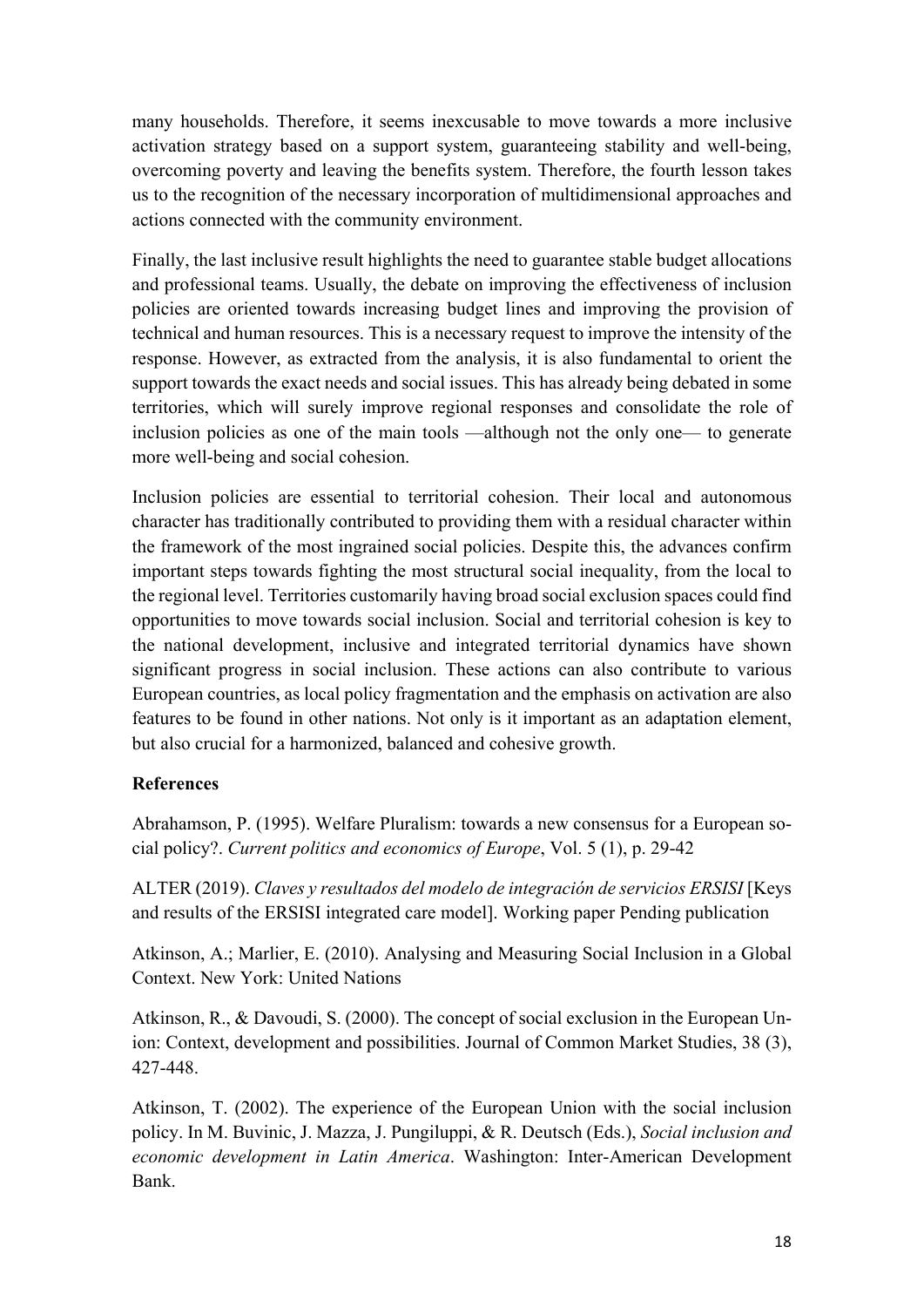Ayala, L.; García-Serrano, C.; Arranz, J.M.; Martínez-Virto, L. (2018). *El sistema de garantía de ingresos en España: Tendencias, resultados y necesidades de reforma* [Income Guarantee system in Spain: trends, results and reform needs]. Madrid: Ministerio de Sanidad, Servicios Sociales e Igualdad.

Cortinas, J. (2017). Génesis de la Renta Mínima de Inserción en Catalunya. Actores, trayectorias, posiciones y recursos [Genesis of the Minimum Insertion Income in Catalonia. Actors, trajectories, positions and resources].*Cuad. trab. soc.* 30(2), 329-342.

Dalli, M. (2019). Comparing the access conditions for minimum income support in four EU member states for national, EU and non-EU citizens. *Journal of Social Welfare and Family Law*, 41(2), 233–251.

EUNL (2016). *Integrated approaches to combating poverty and social exclusion. Best practices from EU Member States*. The Hague: Ministry of Social Affairs and Employment.

European Commission (2015). *Social Protection Committee Indicators Sub-group: Portfolio of EU Social Indicators for the Monitoring of Progress Towards the EU Objectives for Social Protection and Social Inclusion*. Directorate-General for Employment, Social Affairs and Inclusion. Luxemburg: EU.

European Social Network (2015). *Public social services in crisis: challenges and responses. From 2008-2014: a response from ESN members*. Report for European Social Network. Brighton: ESN.

European Social Network (2016). *Connecting local with local communities*. Brighton: ESN.

Daly, M., & Silver, H. (2008). Social exclusion and social capital: A comparison and critique. *Theory and Society,* 37 (6), 537-566.

Ferrera, M. (2005). *The Boundaries of Welfare: European Integration and the New Spatial Politics of Social Protection*. London: Oxford University Press.

FOESSA (2014). *VII Informe sobre exclusión y desarrollo social en España 2014*[VII Report on exclusion and social development in Spain 2014]. Madrid: Fundación FOESSA.

FOESSA (2018). *VIII informe sobre exclusión y desarrollo social en España 2018* [VII Report on exclusion and social development in Spain 2018]. Madrid: Fundación FOESSA.

Förster, M. ;Maas ,F.; Marin, B. )2003(. Understanding social inclusion in a larger Europe: an open debate: proceedings from the general asembly meeting of the European Centre. *European Centre for Social Welfare Pol-icy and Research*. Indiana: Indiana University.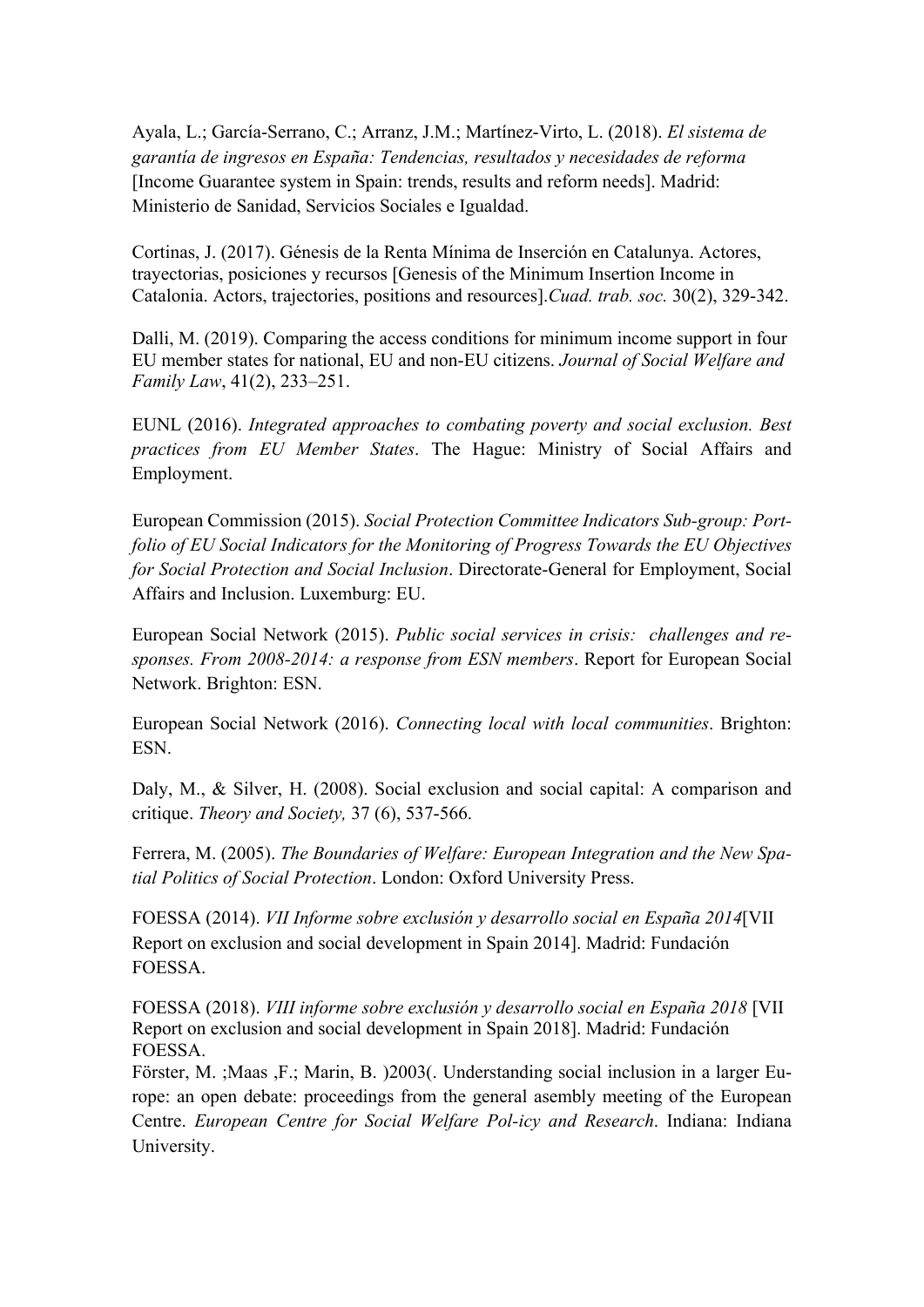Frazer, H., & Marlier, E. (2014). *Assessment of progress towards the Europe 2020 social inclusion objectives: Main findings and suggestions on the way forward*. Brussels: European Commission.

Gallego, R., Subirats, J., & Gomà, R. (2003). Políticas sociales y gobierno multinivel el España [Social policies and multilevel government in Spain]. In R. Gallego, J. Subirats, & R. Gomà, *Estado de bienestar y comunidades autónomasla descentralización de las políticas sociales en España* [Welfare State and Autonomous Communities: The Decentralization of Social Policies in Spain] (pp. 213-229). Barcelona: Technos.

Jaraíz Arroyo, G. & González Portillo, A. (2019). The impact of local inclusion policies on disadvantaged urban areas: perceptions in the case of Andalusia. *Investigaciones Regionales - Journal of Regional Research*, *44*, 47-62.

Johnson, N. (1990). *El estado de bienestar en transición la teoría y la práctica del plura-lismo de bienestar* [The Welfare State in Transition The Theory and Practice of Pluralism of Welfare]. Madrid: Ministerio de Trabajo y Seguridad Social.

Karagkounis, V. (2016) Social work in Greece in the time of austerity: challenges and prospects, *European Journal of Social Work*, 20:5, 651-665

Laparra Navarro, M., & Pérez Eransus, B. (2012). *Crisis and social fracture in Europe*. Barcelona: La Caixa.

López-Santana, M., & Moyer, R. (2012). Decentralising the active welfare state: The relevance of intergovernmental structures in Italy and Spain. *Journal of Social Policy*, 41(4), 769–788.

Manzanera-Román, S., Carbonero, D., Hernández, M., & Raya, E. (2019). Modelos de inclusión uniprovinciales en España: similitudes y diferencias en La Rioja y Región de Murcia [Uniprovincial inclusion models in Spain: similarities and differences in La Rioja and Murcia Region]. *Investigaciones Regionales - Journal of Regional Research*, 2019/2 (44), 29-45.

Martínez Virto, L. (2014). *Surviving the crisis: Strategies of households in difficulty*. Barcelona: Bellaterra

Martínez Virto, L.& Sánchez Salmerón, V. (2019). Regional inclusion policies in Spain: new approaches and keys to their effectiveness. *Investigaciones Regionales - Journal of Regional Research*, 2019/2 (44), 17-28.

Moreno Fernández, L. (2001). Pobreza y exclusión: La malla de seguridad en España [Poverty and exclusion: The safety nets in Spain]. Madrid:CSIC.

AEDGSSSS. (2019). XIX Dictamen del observatorio 2019 [XIX Opinion of the observatory 2019]. Málaga: Asociación estatal de directores y gerentes en servicios sociales.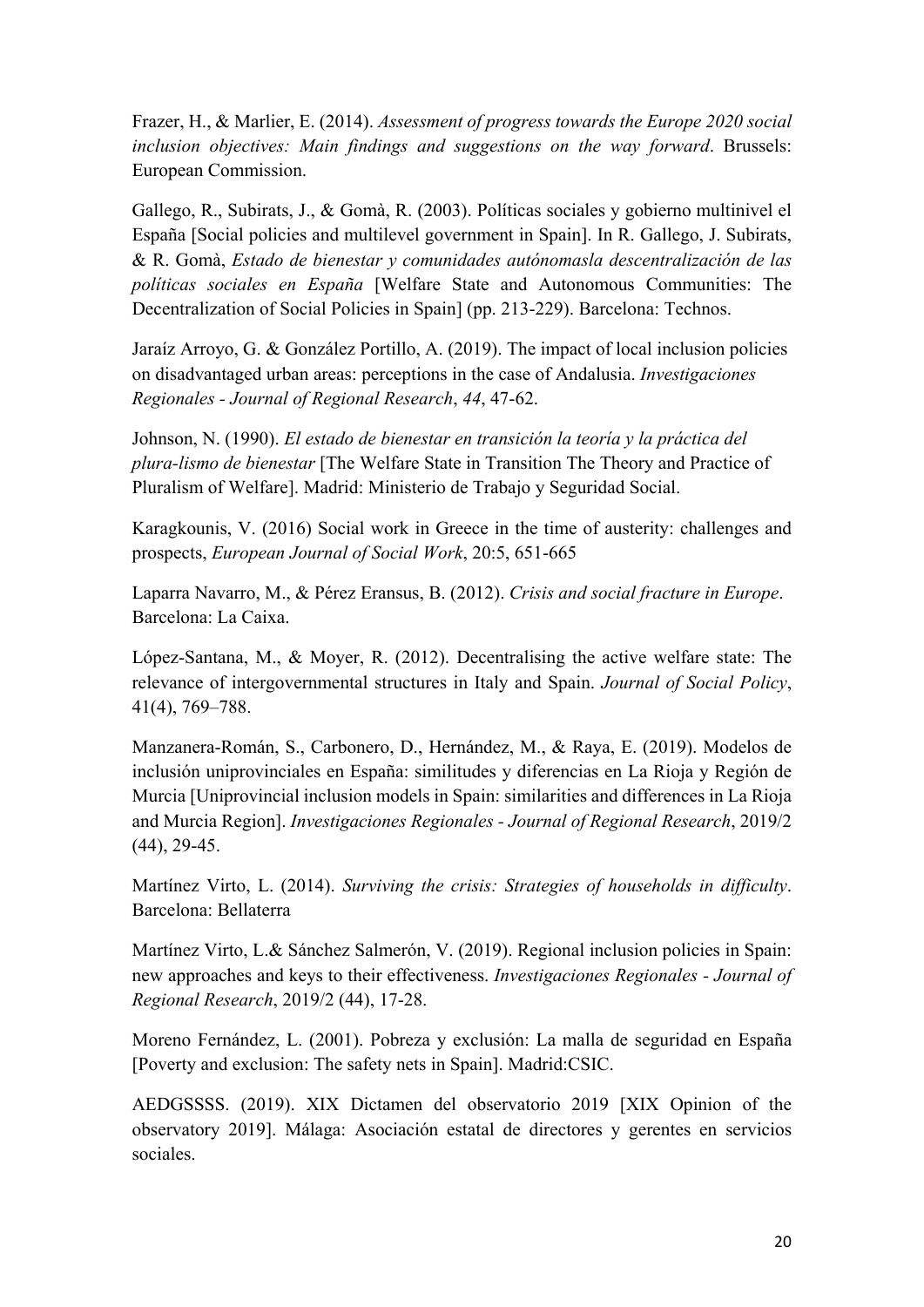OCDE (2017). Understanding the socio-economic divide in Europe. [on line] https://www.oecd.org/els/soc/cope-divide-europe-2017-background-report.pdf

Pentaraki, M. (2017) Practising social work in a context of austerity: experiences of public sector social workers in Greece*, European Journal of Social Work*, 22:3, 376- 387, DOI: 10.1080/13691457.2017.1369396

Pérez Eransus, B. (2016). *Una propuesta para analizar las políticas de inclusión* [A proposal to analyze the inclusion policies]. *Revista Española del Tercer Sector*, 33, 47- 63.

Pérez Eransus, B. ; Zugasti Mutilva, N. & Martínez Sordoni, L. (2019). Coordinación interdepartamental y modelos de integración de servicios para la inclusión [Interdepartmental coordination and service integration models for inclusion]. *Investigaciones Regionales - Journal of Regional Research*, *44*, 81-95.

Prieto Lobato, J. ; Rodríguez Sumaza, C. & de la Rosa Gimeno, P. (2019). Las relaciones entre administraciones públicas y Tercer Sector en el marco de las políticas de inclusión social en Castilla y León [Relations between public administrations and the Third Sector in the framework of social inclusion policies in Castilla León]. *Investigaciones Regionales - Journal of Regional Research*, *44*, 63-79.

Reuter, C. (2012). Facing New Challenges: Promoting active inclusion through social innovation. *Solidar*, European network of NGOs nº 56. Brussels: EU.

Rodriguez-Cabrero, G. (2004). *El Estado de Bienestar en España: Debates, desarrollo y retos* [The welfare state in Spain: Debates, development and challenges]. Madrid: Editorial Fundamentos.

Rodríguez Cabrero, G., & Marbán Gallego, V. (2011). *Estudio comparativo sobre estrategias de inclusión activa en los países de la Unión Europea* [Comparative study on active inclusion strategies in the countries of the European Union] (Reports, Study and Research). Madrid: Ministry of Health, Social Policy and Equality.

Sanzo González, L. (2013). La Política de Garantía de Ingresos en Euskadi [The income guarantee policy in Euskadi]. *Zerbitzuan*, 53, 9-28.

Scharle, Á., Duell, N., Minas, R., Fertig, M., & Csillag, M. (2018*). Study on integrated delivery of social services aiming at the activation of minimum income recipients in the labor market — Success factos and reform pathways*. Budapest: European Commission http://www.budapestinstitute.eu/KE-04-18-545-EN-N.pdf

SIIS, Martínez Virto, L.; Manzano M.A.; Santos, C.; De la Sierra, C.; Hernandez Echegaray, A.; Aguilar Idañez, M.J. (2017). Los Servicios Sociales en otras Comuni-dades Autónomas del Estado Español. Estudio de casos [Social Services in Spanish Autonomous Communities. Five case studies]. *Zerbitzuan*. Nº63. Pp: 5-48. ISSN: 1134- 7147